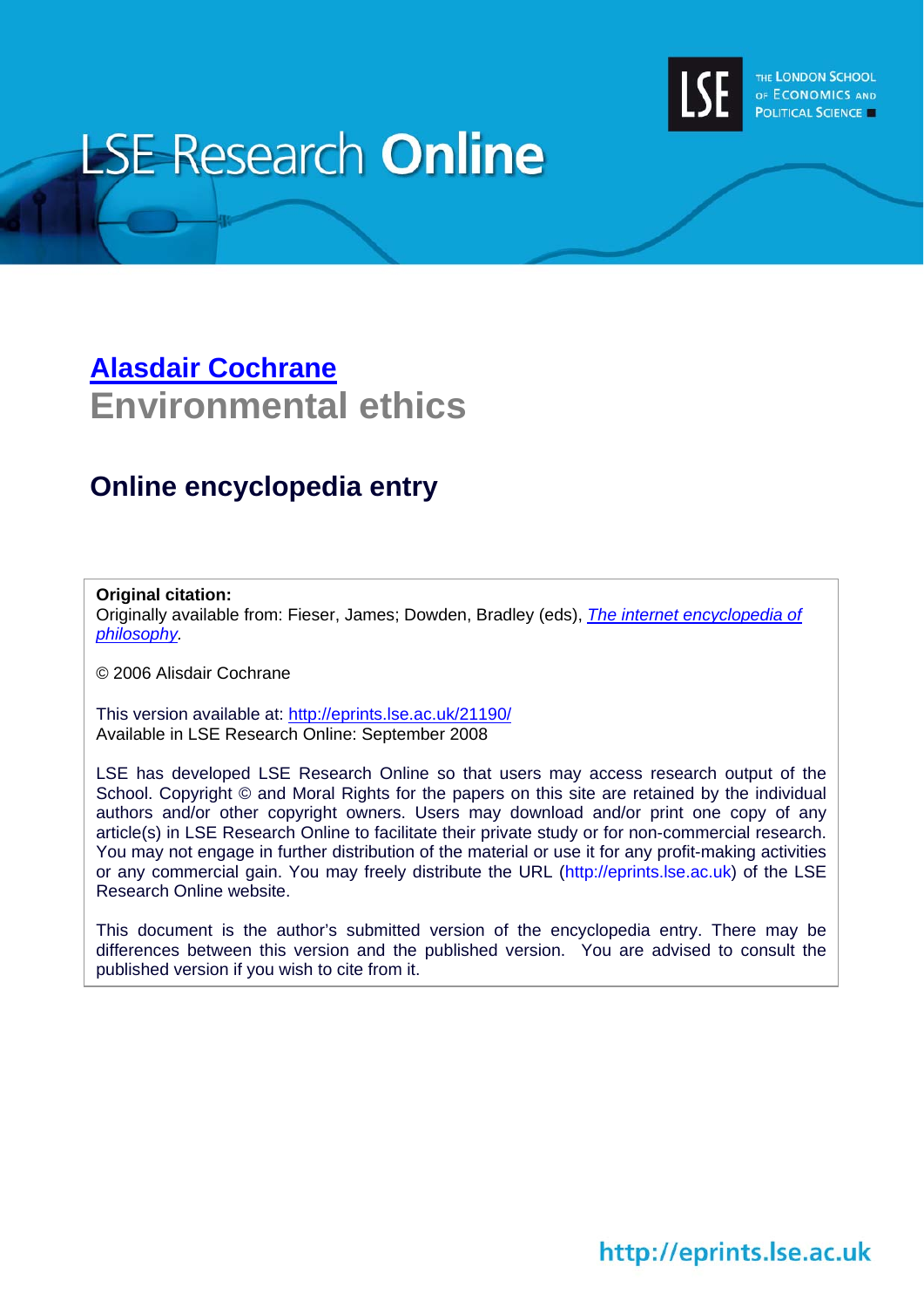Alasdair Cochrane London School of Economics and Political Science [A.D.Cochrane@lse.ac.uk](mailto:A.D.Cochrane@lse.ac.uk)

## **Environmental Ethics**

**(***Internet Encyclopedia of Philosophy –* **www.iep.utm.edu)** 

The field of environmental ethics concerns human beings' ethical relationship with the natural environment. While numerous philosophers have written on this topic throughout history, environmental ethics really only developed into a specific philosophical discipline in the 1970s. The reason for this emergence was no doubt due to the increasing awareness in the 1960s of the effects that technology, industry, economic expansion and population growth were having on the environment. The development of such awareness was aided by the publication at this time of two important books. Rachel Carson's *Silent Spring*, first published in 1962, alerted readers to how the widespread use of chemical pesticides was posing a serious threat to public health and was also leading to the destruction of wildlife. Of similar significance was Paul Ehrlich's 1968 book, *The Population Bomb*, which warned of the devastating effects on the planet's resources of a spiraling human population. Of course, pollution and the depletion of natural resources have not been the only environmental concerns since that time: dwindling plant and animal biodiversity, the loss of wilderness, the degradation of ecosystems, and climate change are all part of a raft of 'green' issues that have implanted themselves into both public consciousness and public policy over subsequent years. The job of environmental ethics is to outline our moral obligations in the face of such concerns. In a nutshell, the two fundamental questions that environmental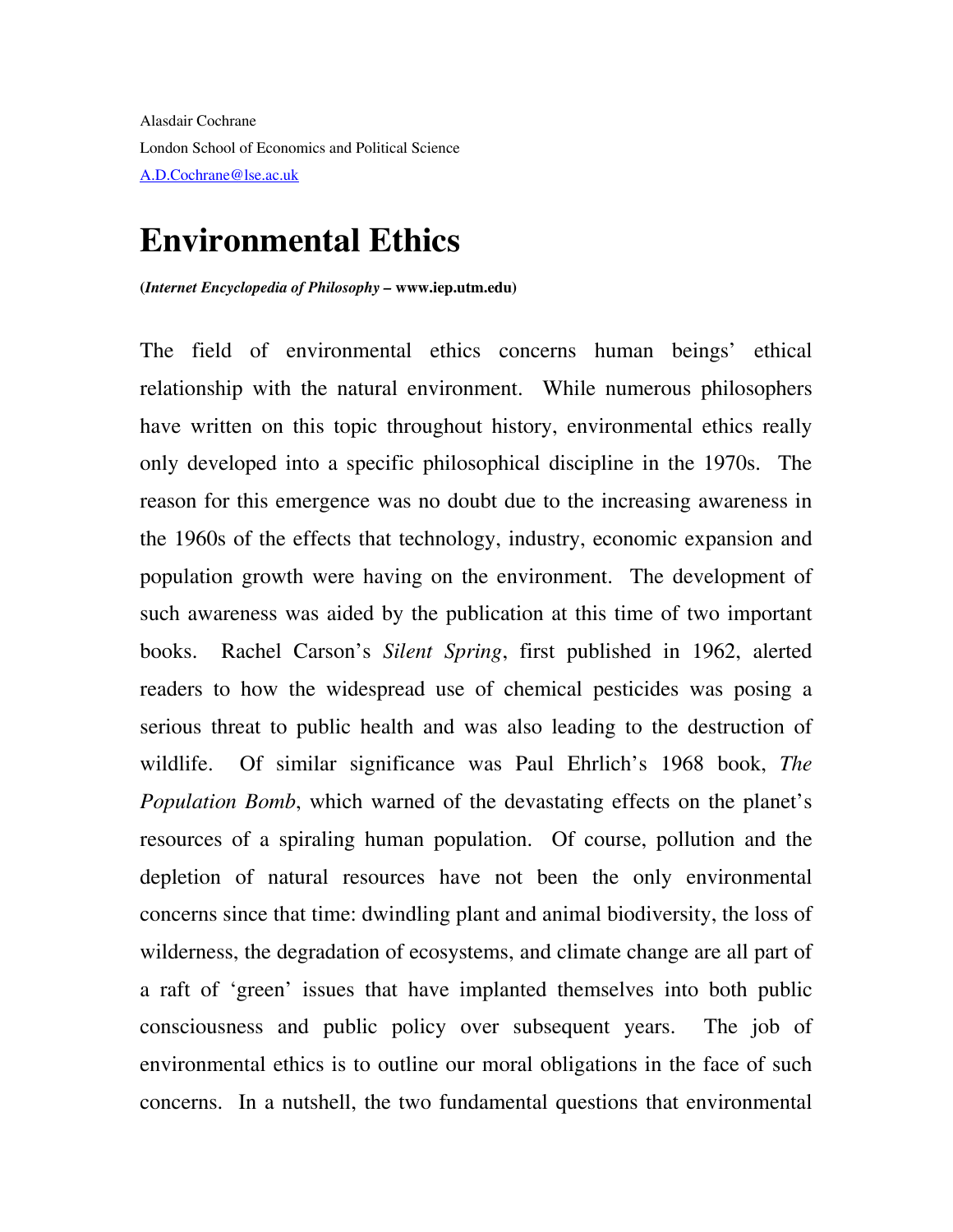ethics must address are: what duties do humans have with respect to the environment, and why? The latter question usually needs to be considered prior to the former; in order to tackle just *what* our obligations are, it is usually thought necessary to consider first *why* we have them. For example, do we have environmental obligations for the sake of human beings living in the world today, for humans living in the future, or for the sake of entities within the environment itself, irrespective of any human benefits? Different philosophers have given quite different answers to this fundamental question which, as we shall see, has led to the emergence of quite different environmental ethics.

Table of Contents

- 1. Extending Moral Standing
	- a) Human Beings
	- b) Sentient Animals
	- c) Individual Living Organisms
	- d) Holistic Entities

#### 2. Radical Ecology

- a) Deep Ecology
- b) Social Ecology
- c) Ecofeminism
- 3. The Future of Environmental Ethics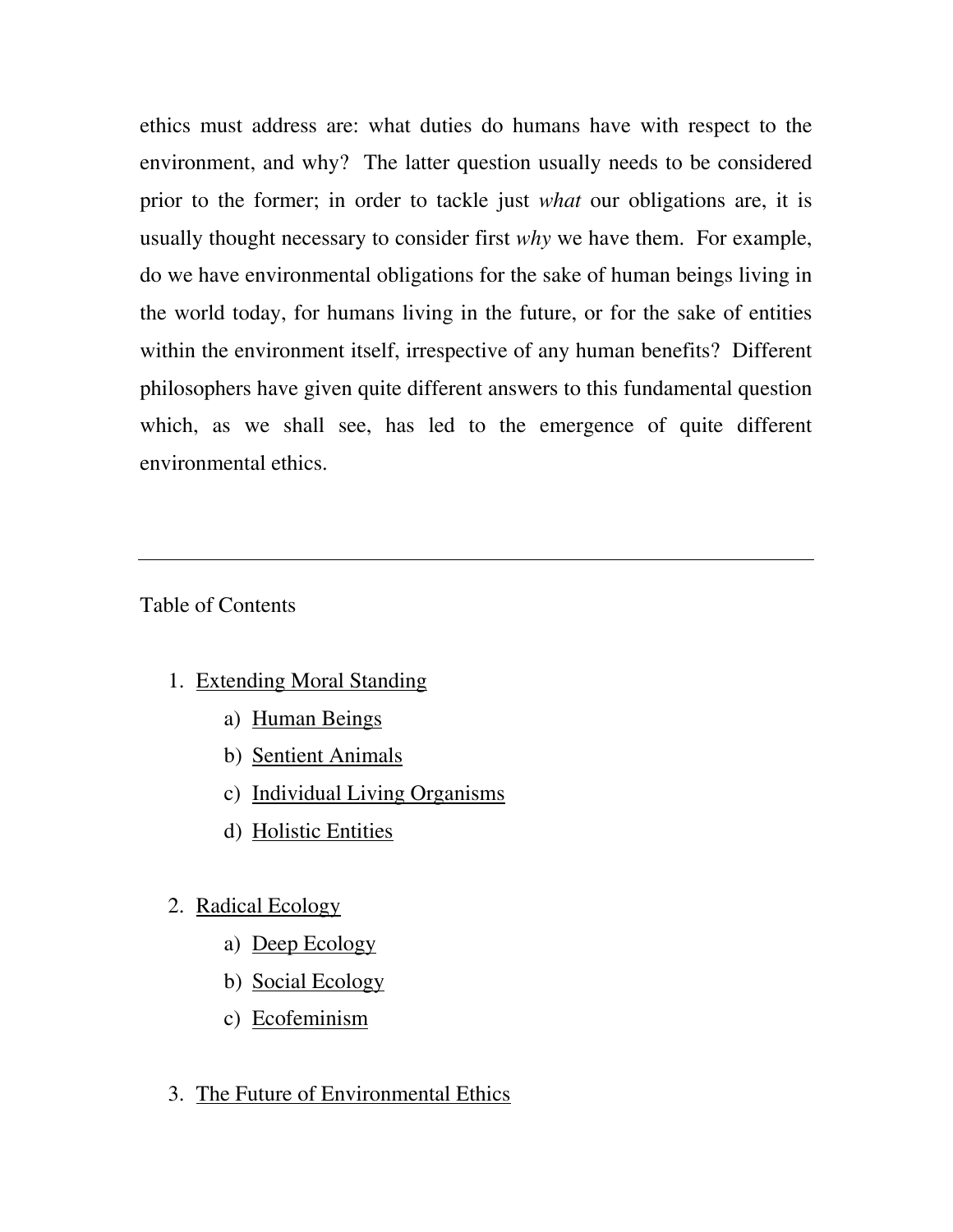#### 4. Bibliography and Further Reading

# **1. Extending Moral Standing**

As noted above, perhaps the most fundamental question that an environmental ethic faces is simply, *why* do we have any obligations concerning the natural environment? If the answer is simply that we, as human beings, will perish if we do not constrain our actions towards nature, then that ethic is considered to be 'anthropocentric'. Anthropocentrism literally means 'human-centeredness', and in one sense *all* ethics must be considered anthropocentric. After all, as far as we know, only human beings can reason about and reflect upon ethical matters, thus giving all moral debate a definite 'human-centeredness'. However, within environmental ethics anthropocentrism usually means something more than this; it usually refers to an ethical framework that grants 'moral standing' solely to human beings. Thus, an anthropocentric ethic claims that only human beings are morally considerable in their own right, meaning that all the direct moral obligations we possess, including those we have with regard to the environment, are owed to our fellow human beings.

 While the history of western philosophy is dominated by this kind anthropocentrism, it has come under considerable attack from many environmental ethicists. Such thinkers have claimed that ethics must be extended beyond humanity, and that moral standing should be accorded to the non-human natural world. Some have claimed that this extension should run to sentient animals, others to individual living organisms, and still others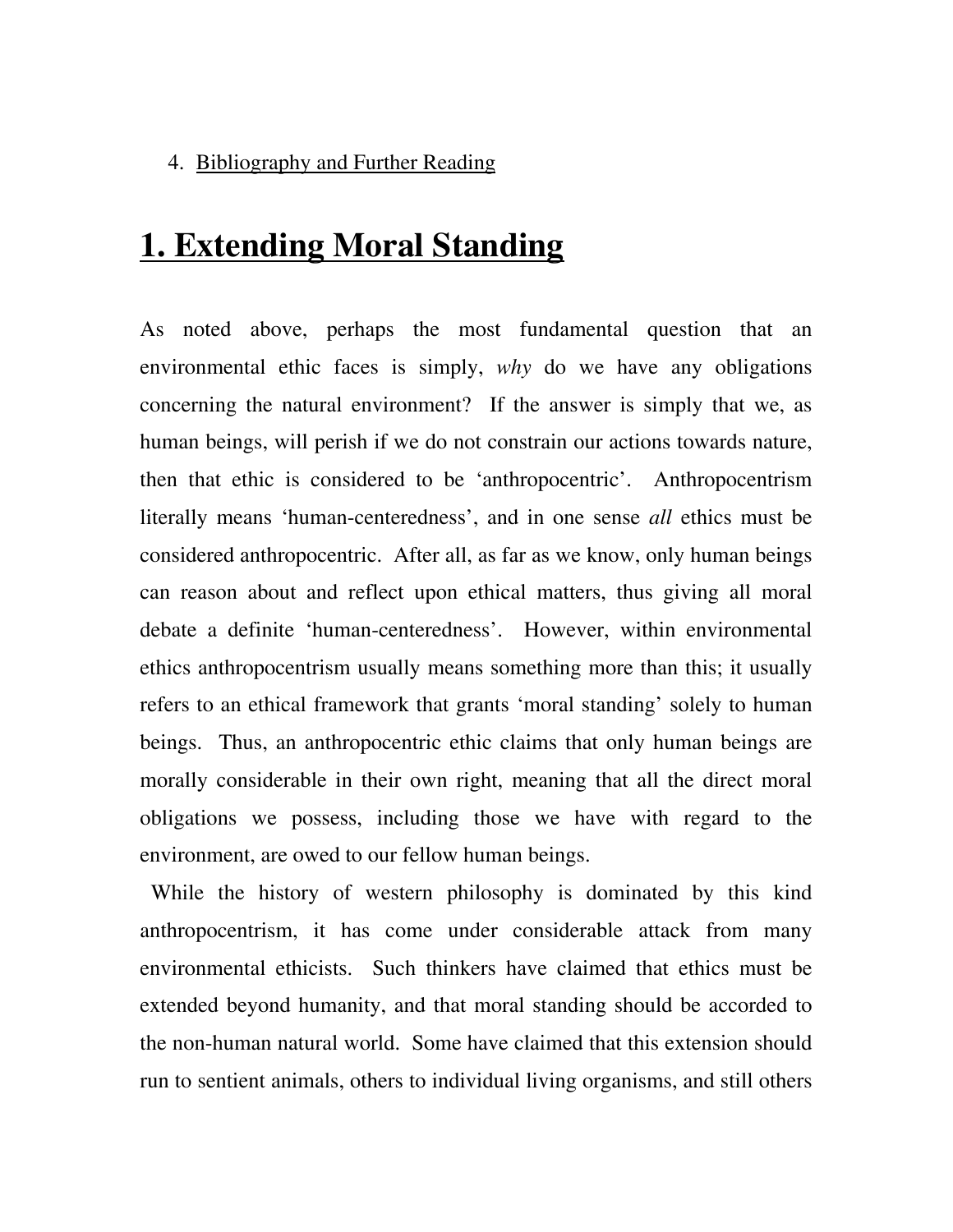to holistic entities such as rivers, species and ecosystems. Under these ethics, we have obligations in respect of the environment because we actually owe things *to* the creatures or entities within the environment themselves. Determining whether our environmental obligations are founded on anthropocentric or non-anthropocentric reasoning will lead to different accounts of what those obligations are. This section examines the prominent accounts of moral standing within environmental ethics, together with the implications of each.

# a) Human Beings

Although many environmental philosophers want to distance themselves from the label of anthropocentrism, it nevertheless remains the case that a number of coherent anthropocentric environmental ethics have been elaborated (Blackstone, 1972; Passmore, 1974; O'Neill, 1997; and Gewirth, 2001). This should really be of little surprise, since many of the concerns we have regarding the environment appear to be concerns precisely because of the way they affect human beings. For example, pollution diminishes our health, resource depletion threatens our standards of living, climate change puts our homes at risk, the reduction of biodiversity results in the loss of potential medicines, and the eradication of wilderness means we lose a source of awe and beauty. Quite simply then, an anthropocentric ethic claims that we possess obligations to respect the environment for the sake of human well-being and prosperity.

 Despite their human-centeredness, anthropocentric environmental ethics have nevertheless played a part in the extension of moral standing. This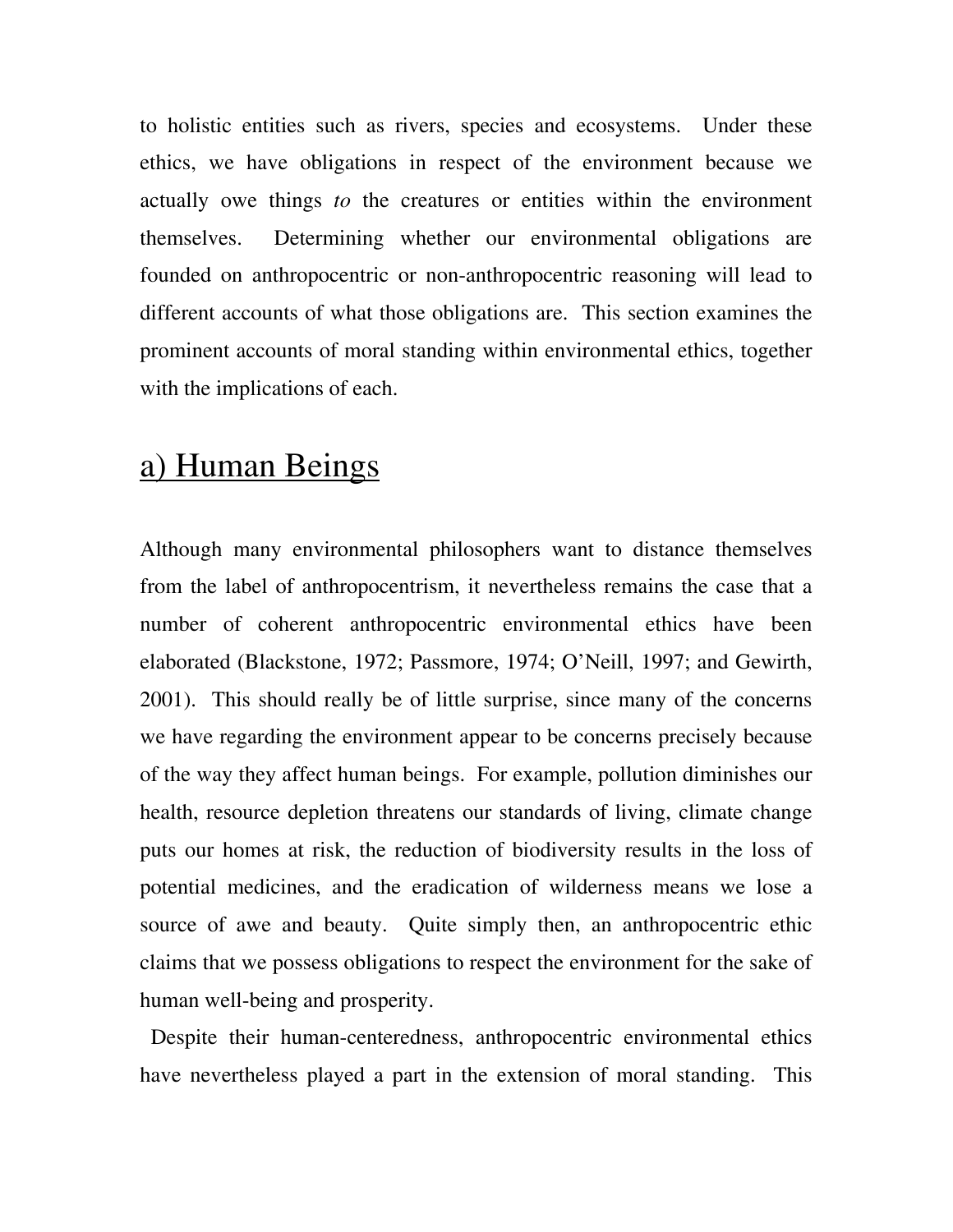extension has not been to the non-human natural world though, but instead to human beings who do not yet exist. The granting of moral standing to future generations has been considered necessary because of the fact that many environmental problems, such as climate change and resource depletion, will affect future humans much more than they affect present ones. Moreover, it is evident that the actions and policies that *we* as contemporary humans undertake will have a great impact on the well-being of future individuals. In light of these facts, some philosophers have founded their environmental ethics on obligations to these future generations (Gewirth, 2001).

 Of course, it is one thing to *say* that human beings in the future have moral standing, it is quite another to *justify* the position. Indeed, some philosophers have denied such standing to future people, claiming that they lie outside of our moral community because they cannot act reciprocally (Golding, 1972). So, while we can act so as to benefit them, they can give us nothing in return. This lack of reciprocity, so the argument goes, denies future people moral status. However, other philosophers have pointed to the fact that it is usually considered uncontroversial that we have obligations to the dead, such as executing their wills and so on, even though they cannot reciprocate (Kavka, 1978). While still others have conceded that although any future generation cannot do anything for us, it can nevertheless act for the benefit of its own subsequent generations, thus pointing to the existence of a broader transgenerational reciprocity (Gewirth, 2001).

 However, perhaps we do not have obligations to future people because there is no definitive group of individuals to whom such obligations are owed. This argument is not based on the simple fact that future people do not exist yet, but on the fact that we do not know who they will be. Derek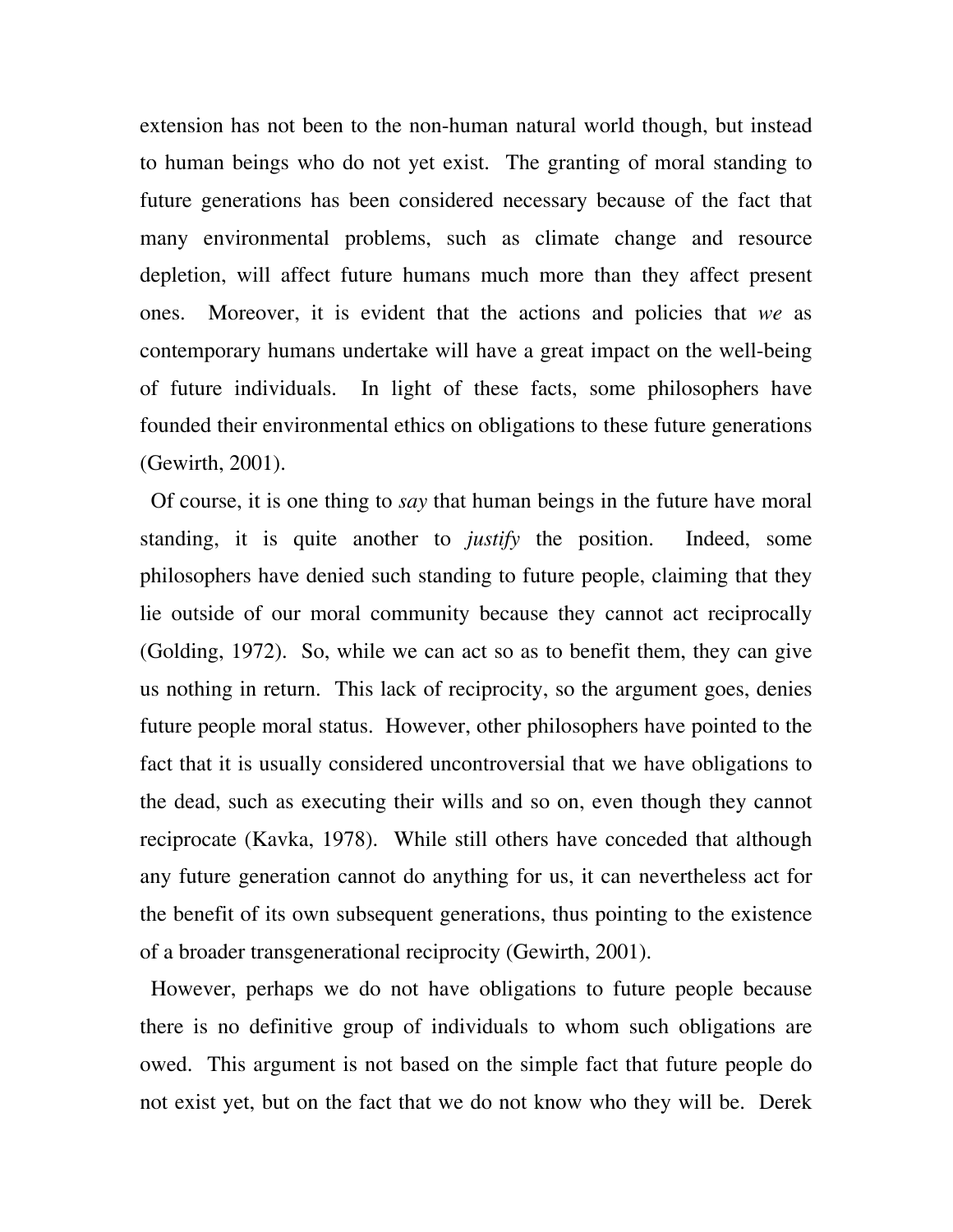Parfit has called this the 'non-identity problem' (Parfit, 1984, ch. 16). The heart of this problem lies in the fact that the policies adopted by states directly affect the movement, education, employment and so on of their citizens. Thus, such policies affect who meets whom, and who has children with whom. So, one set of policies will lead to one group of future people, while another set will lead to a different group. Our actions impact who will exist in the future, making our knowledge of who they will be incomprehensible. Since there is no definitive set of future people to receive the benefits or costs of our actions, to whom do we grant moral standing? Secondly, and of particular importance for environmental ethics, how could any future people legitimately complain that they have been wronged by our environmentally destructive policies? For if we had not conducted such policies, they would not even exist.

 In response to the non-identity problem, it has been argued that while we do not know exactly who will exist in the future, we do know that some group of people will exist and that they will have interests. In light of this, perhaps our obligations lie with these interests, rather than the future individuals themselves (DesJardins, 2001, p. 74). As for the second aspect of the problem, we might claim that although future generations will benefit from our environmentally destructive policies by their very existence, they will nevertheless have been harmed. After all, cannot one be harmed by a particular action even if one benefits overall? To illustrate this point, James Woodward gives the example of a racist airline refusing to allow a black man on a flight that subsequently crashes (Woodward, 1986). Isn't this man harmed by the airline, even though he benefits overall?

 Even if we do decide to grant moral standing to future human beings, however, that still leaves the problem of deciding just *what* obligations we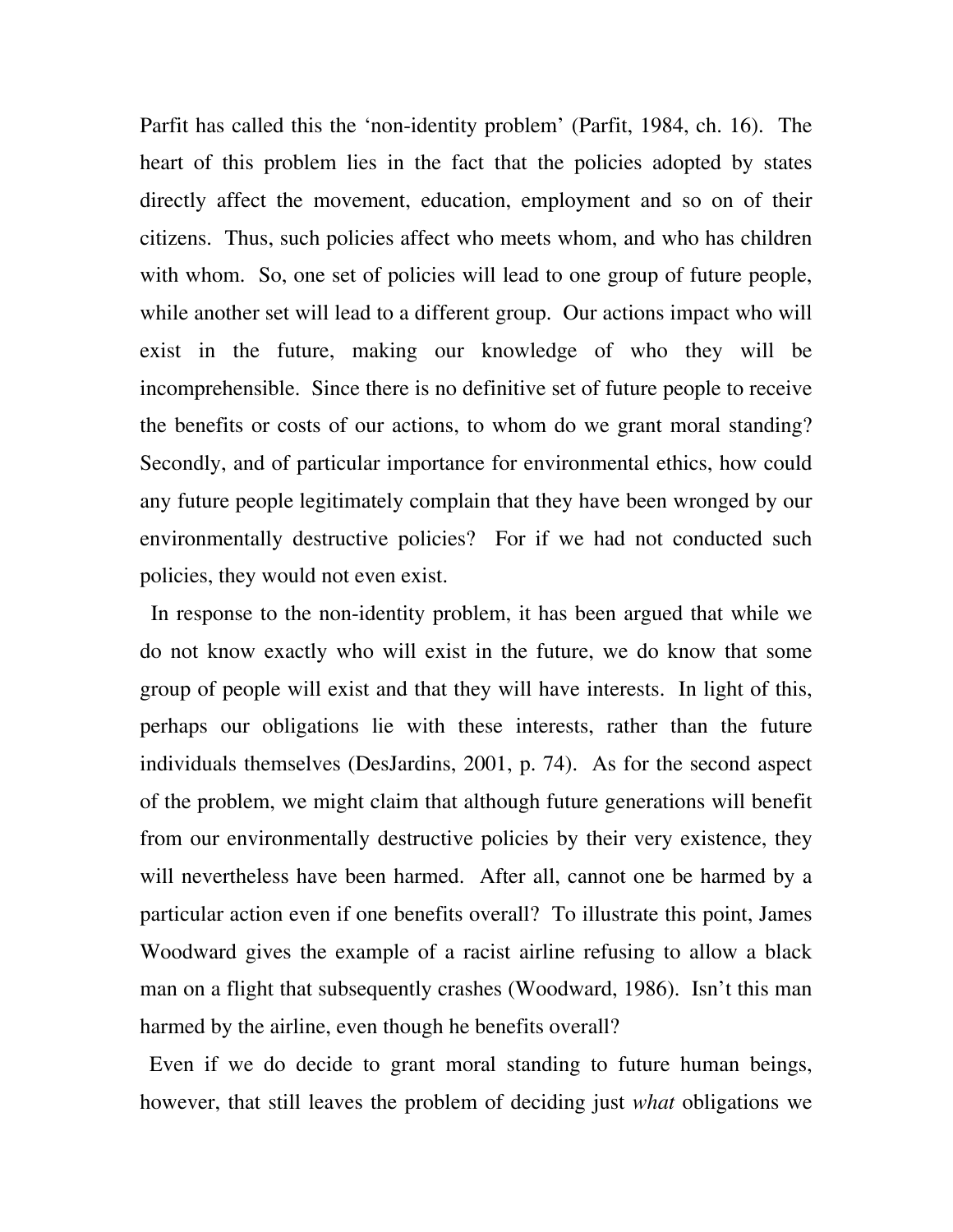have to them. One set of difficulties relates to our ignorance of who they are. For not only do we lack information about the identity of future people, but we neither have knowledge of their conceptions of a good life, nor what technological advances they may have made. For example, why bother preserving rare species of animal or oil reserves if humans in the future receive no satisfaction from the diversity of life and have developed some alternative fuel source? Our ignorance of such matters makes it very difficult to flesh out the content of our obligations.

 By way of reply to such problems, some philosophers have argued that while we do not know everything about future people, we can make some reasonable assumptions. For example, Brian Barry has argued that in order to pursue their idea of the good life - whatever that happens to be - future people will have need of some basic resources, such as food, water, minimum health and so on (Barry, 1999). Barry thus argues that our obligations lie with ensuring that we do not prevent future generations from meeting their basic needs. This, in turn, forces us to consider and appropriately revise our levels of pollution, resource depletion, climate change and population growth. While this might seem a rather conservative ethic to some, it is worth pointing out that at no time in humanity's history have the needs of *contemporaries* been met, let alone those of future people. This unfortunate fact points to a further problem that all future-oriented anthropocentric environmental ethics must face. Just how are the needs and interests of the *current* generation to be weighed against the needs and interests of those human beings in the future? Can we justifiably let present people go without for the sake of future humans?

 Clearly then, the problems posed by just a minimal extension of moral standing are real and difficult. Despite this, however, most environmental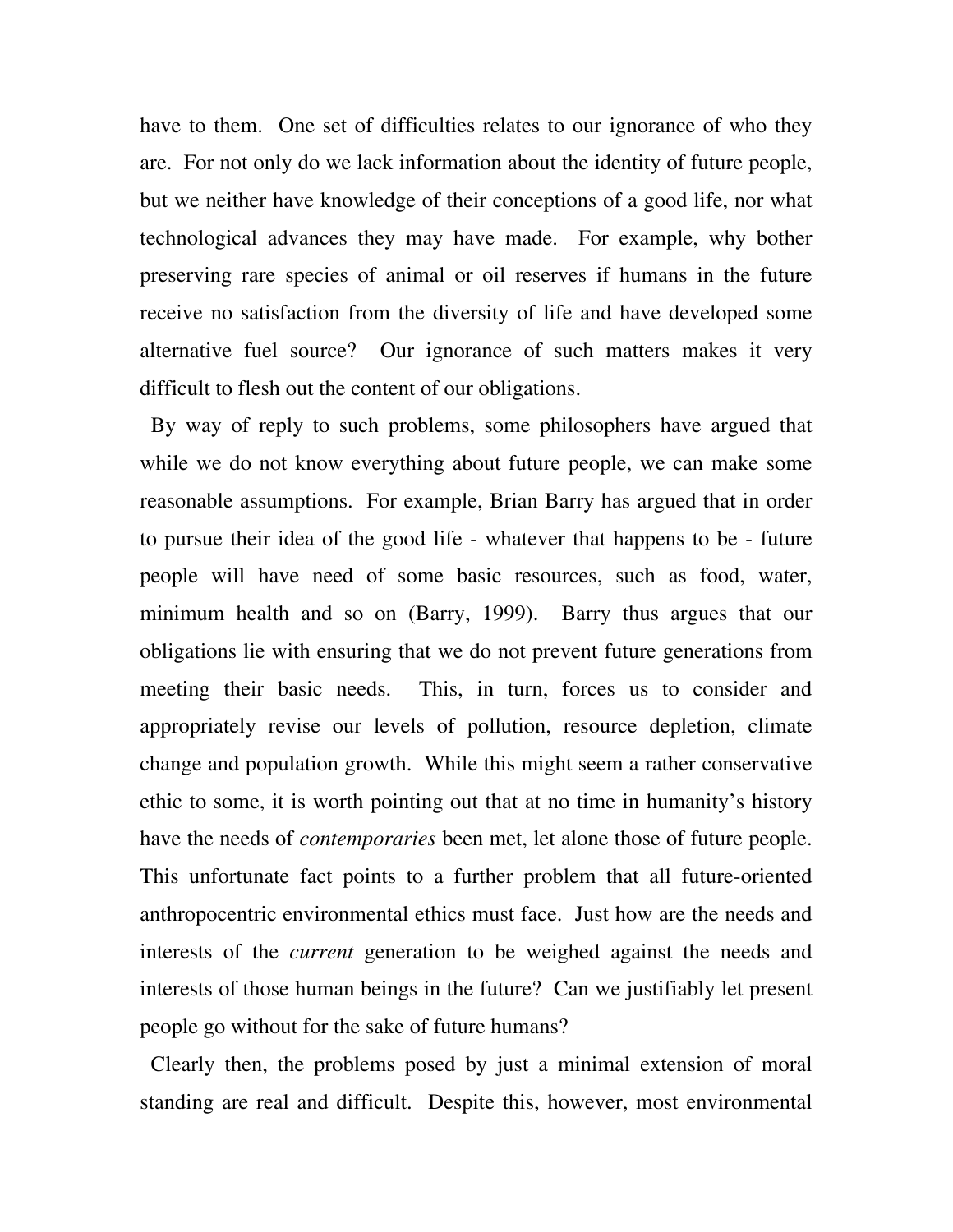philosophers feel that such anthropocentric ethics do not go far enough, and want to extend moral standing beyond humanity. Only by doing this, such thinkers argue, can we get the beyond narrow and selfish interests of humans, and treat the environment and its inhabitants with the respect they deserve.

#### b) Animals

If only human beings have moral standing, then it follows that if I come across a bear while out camping and shoot it dead on a whim, I do no wrong to that bear. Of course, an anthropocentric ethic might claim that I do *some* wrong by shooting the bear dead – perhaps, for example, shooting bears is not the action of a virtuous individual, or perhaps I am depleting a source of beauty for most other humans – but because anthropocentrism states that only humans have moral standing, then I can do no wrong *to* the bear itself. However, many of us have the intuition that this claim is wrong. Many of us feel that it is possible to do wrong to animals, whether that be by shooting innocent bears or by torturing cats. Of course, a feeling or intuition does not get us very far in *proving* that animals have moral standing. For one thing, some people (hunters and cat-torturers, for example!) no doubt have quite different intuitions, leading to quite different conclusions. However, several philosophers have offered sophisticated arguments to support the view that moral standing should be extended to include animals. (See, "Animals and Ethics", *Internet Encyclopedia of Philosophy*.)

 Peter Singer and Tom Regan are the most famous proponents of the view that we should extend moral standing to other species of animal. While both develop quite different animal ethics, their reasons for according moral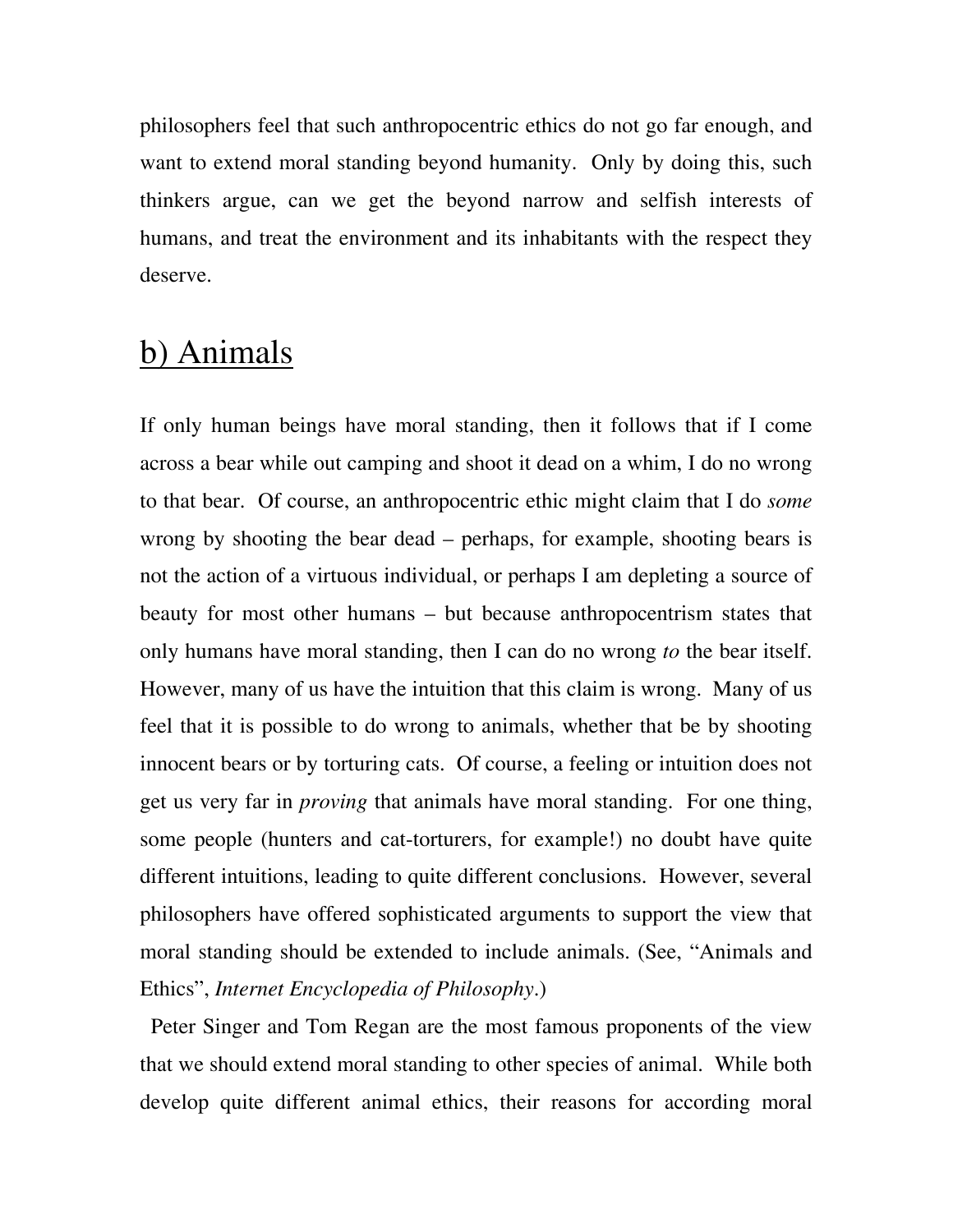status to animals are fairly similar. According to Singer, the criterion for moral standing is sentience: the capacity to feel pleasure and pain (Singer, 1974). For Regan, on the other hand, moral standing should be acknowledged in all 'subjects-of-a-life': that is, those beings with beliefs, desires, perception, memory, emotions, a sense of future and the ability to initiate action (Regan, 1983/2004, ch. 7). So, while Regan and Singer give slightly different criteria for moral standing, both place a premium on a form of *consciousness*.

 For Singer, if an entity possesses the relevant type of consciousness, then that entity should be given equal consideration when we formulate our moral obligations. Note that the point is not that every sentient being should be *treated* equally, but that it should be *considered* equally. In other words, the differences between individuals, and thus their different interests, should be taken into account. Thus, for Singer it would *not* be wrong to deny pigs the vote, for obviously pigs have no interest in participating in a democratic society; but it would be wrong to subordinate pigs' interest in not suffering, for clearly pigs have a strong interest in avoiding pain, just like us. Singer then feeds his principle of equal consideration into a utilitarian ethical framework, whereby the ultimate moral goal is to bring about the greatest possible satisfaction of interests. So there are two strands to Singer's theory: first of all, we must consider the interests of sentient beings equally; and secondly, our obligations are founded on the aim of bringing about the greatest amount of interest-satisfaction that we can.

 Tom Regan takes issue with Singer's utilitarian ethical framework, and uses the criterion of consciousness to build a 'rights-based' theory. For Regan, all entities who are 'subjects-of-a-life' possess 'inherent value'. This means that such entities have a value of their own, irrespective of their good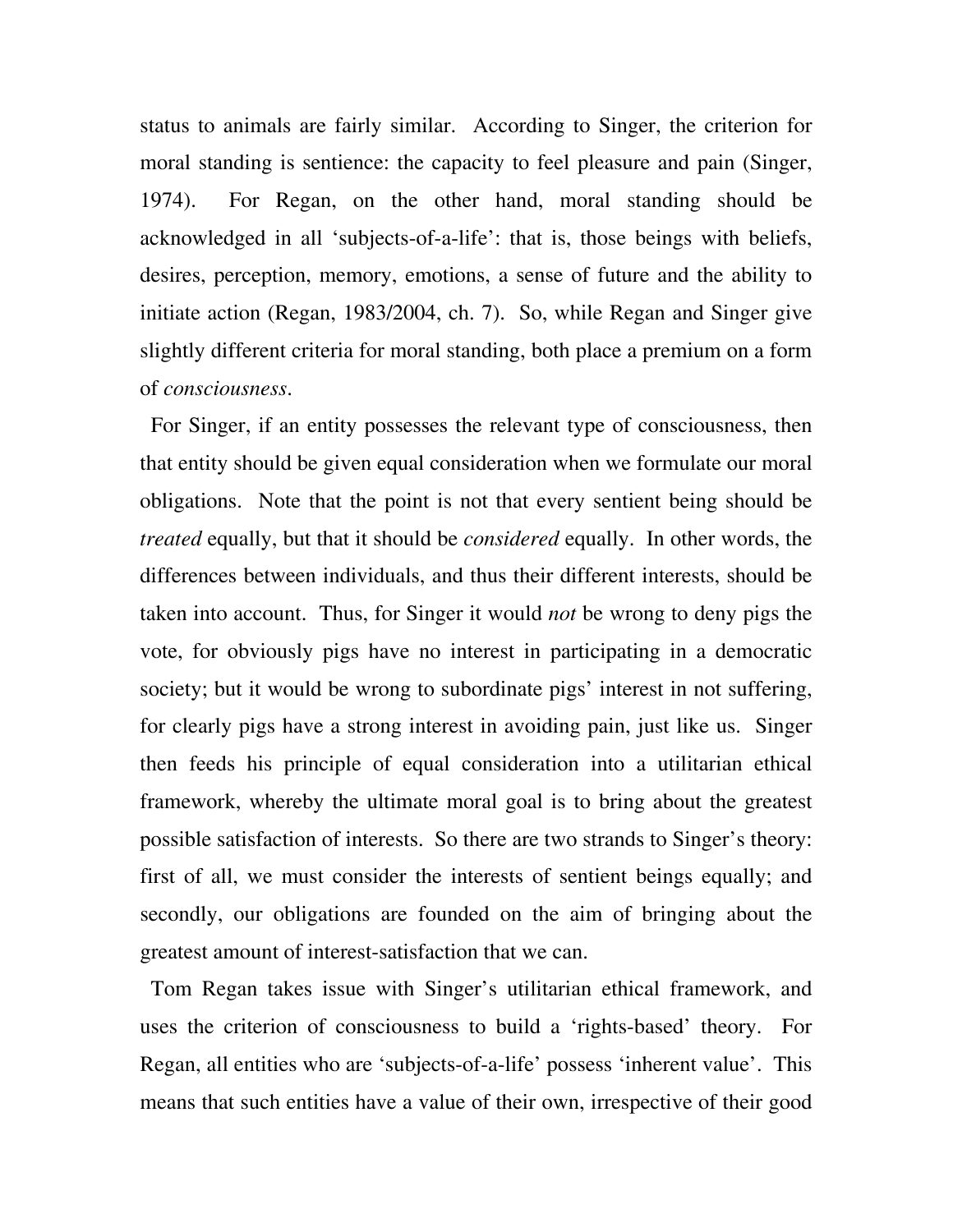for other beings or their contribution to some ultimate ethical norm. In effect then, Regan proposes that there are moral limits to what one can do to a subject-of-a-life. This position stands in contrast to Singer who feeds all interests into the utilitarian calculus and bases our moral obligations on what satisfies the greatest number. Thus, in Singer's view it might be legitimate to sacrifice the interests of certain individuals for the sake of the interestsatisfaction of others. For example, imagine that it is proven that a particular set of painful experiments on half a dozen pigs will lead to the discovery of some new medicine that will itself alleviate the pain of a few dozen human beings (or other sentient animals). If one's ultimate norm is to satisfy the maximum number of interests, then such experiments should take place. However, for Regan there are moral limits to what one can do to an entity with inherent value, irrespective of these overall consequences. These moral limits are 'rights', and are possessed by all creatures who are subjects-of-alife.

 But what does all this have to do with environmental ethics? Well, in one obvious sense animal welfare is relevant to environmental ethics because animals exist within the natural environment and thus form part of environmentalists' concerns. However, extending moral standing to animals also leads to the formulation of particular types of environmental obligations. Essentially, these ethics claim that when we consider how our actions impact on the environment, we should not just evaluate how these affect humans (present and/or future), but also how they affect the interests and rights of animals (Singer, 1993, ch. 10, and Regan, 1983/2004, ch. 9). For example, even if clearing an area of forest were proven to be of benefit to humans both in the short and long-term, that would not be the end of the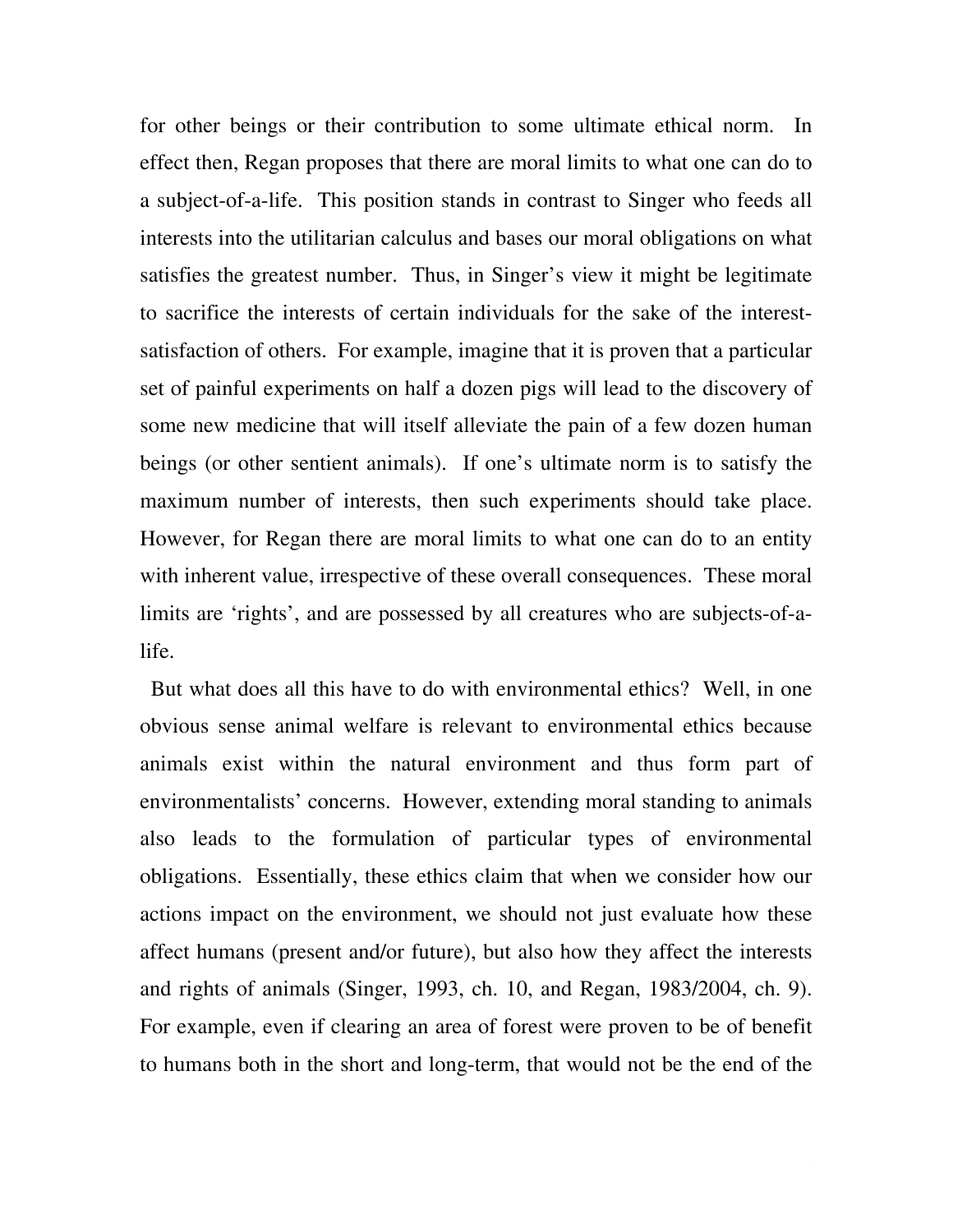matter as far as animal ethics are concerned; the welfare of the animals residing within and around the forest must also be considered.

 However, many environmental philosophers have been dissatisfied with these kinds of animal-centered environmental ethics. Indeed, some have claimed that animal liberation cannot even be considered a legitimate environmental ethic (Callicott, 1980, Sagoff, 1984). For these thinkers, all animal-centered ethics suffer from two fundamental and devastating problems: first of all, they are too narrowly individualistic; and secondly, the logic of animal ethics implies unjustifiable interference with natural processes. As for the first point, it is pointed out that our concerns for the environment extend beyond merely worrying about individual creatures. Rather, for environmentalists, 'holistic' entities matter, such as species and ecosystems. Moreover, sometimes the needs of a 'whole' clash with the interests of the individuals that comprise it. Indeed, the over-abundance of individuals of a particular species of animal can pose a serious threat to the normal functioning of an ecosystem. For example, many of us will be familiar with the problems rabbits have caused to ecosystems in Australia. Thus, for many environmentalists, we have an obligation to kill these damaging animals. Clearly, this stands opposed to the conclusions of an ethic that gives such weight to the interests and rights of individual animals. The individualistic nature of an animal-centered ethic also means that it faces difficulty in explaining our concern for the plight of endangered species. After all, if individual conscious entities are all that matter morally, then the last surviving panda must be owed just the same as my pet cat. For many environmental philosophers this is simply wrong, and priority must be given to the endangered species (Rolston III, 1985).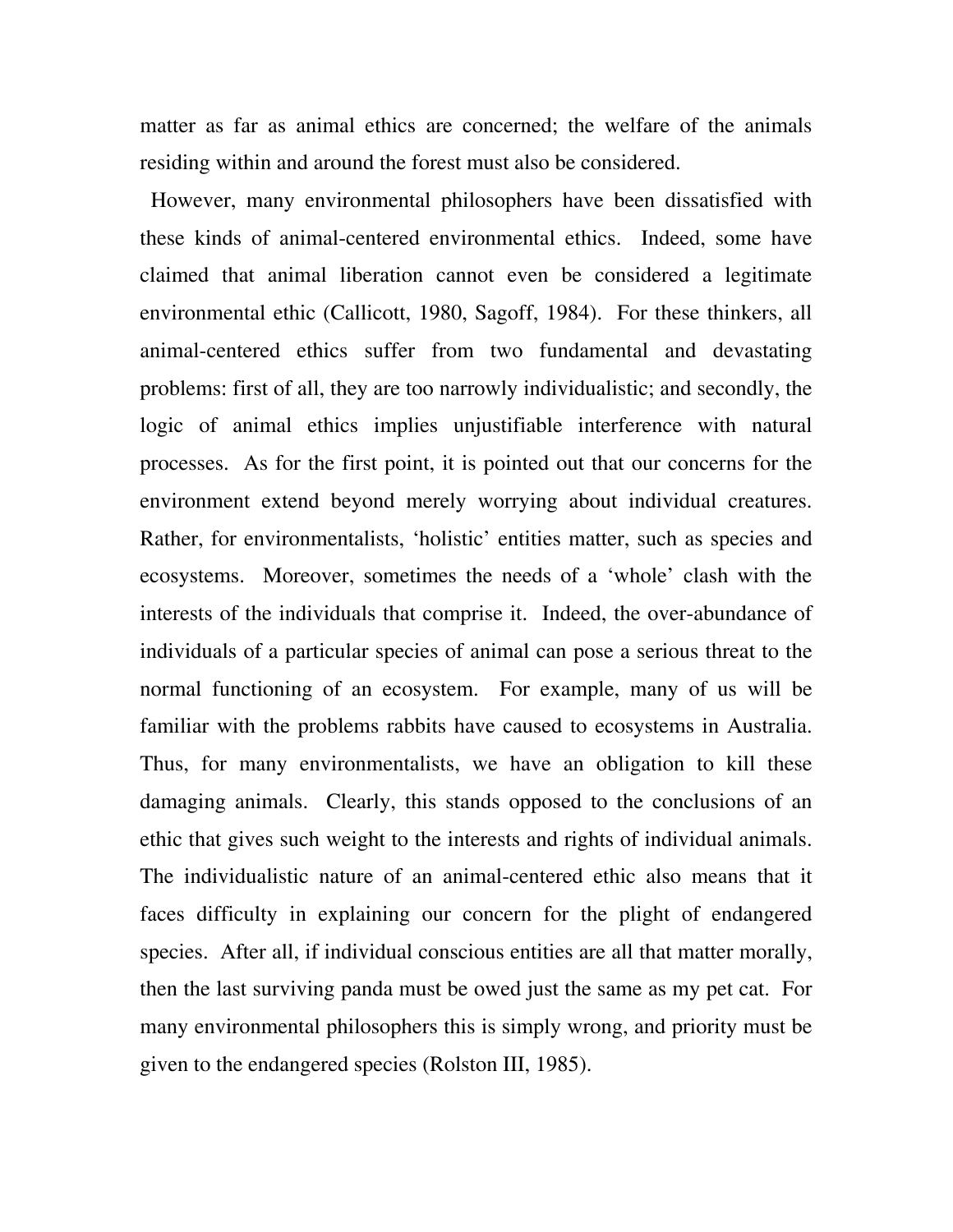Animal-centered ethics also face attack for some of the implications of their arguments. For example, if we have obligations to alleviate the suffering of animals, as these authors suggest, does that mean we must stop predator animals from killing their prey, or partition off prey animals so that they are protected from such attacks (Sagoff, 1984)? Such conclusions not only seem absurd, but also inimical to the environmentalist goal of preserving natural habitats and processes.

 Having said all of this, I should not over-emphasize the opposition between animal ethics and environmental ethics. Just because animal ethicists grant moral standing only to conscious individuals, that does not mean that they hold everything else in contempt (Jamieson, 1998). Holistic entities may not have independent moral standing, according to these thinkers, but that does not equate to ignoring them; after all, the welfare and interests of individual entities are often bound up with the healthy functioning of the 'wholes' that they make up. Moreover, the idea that animal ethics imply large-scale interferences in the environment can be questioned when one considers how much harm this would inflict upon predator and scavenger animals. Nevertheless, clashes of interest between individual animals and other natural entities are inevitable, and when push comes to shove animal ethicists will invariably grant priority to individual conscious animals. Many environmental ethicists disagree, and are convinced that the boundaries of our ethical concern need to be pushed back further.

# c) Individual Living Organisms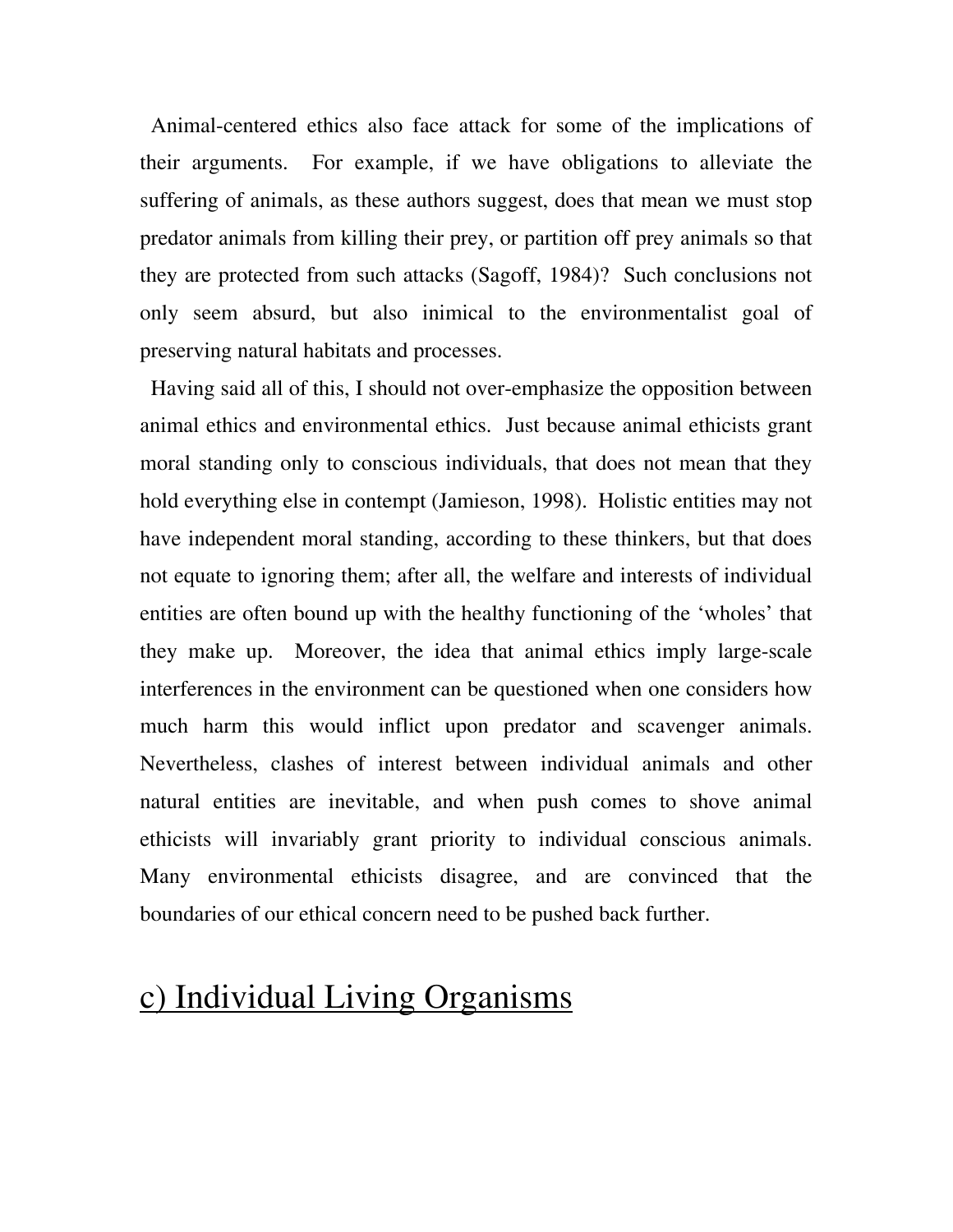As noted above, numerous philosophers have questioned the notion that only conscious beings have moral standing. Some have done this by proposing a thought experiment based on a 'last-human scenario' (Attfield, 1983, p. 155). The thought experiment asks us to consider a situation, say after a nuclear holocaust, in which there is only one surviving human being who, in turn, is faced with the last surviving tree of its species. If the individual chops down the tree, no human would be harmed by its destruction. For our purposes we should alter the example and say that all animals have also perished in the holocaust. If this amendment is made, we can go further and say that no conscious being would be harmed by the tree's destruction. Would this individual be wrong to destroy the tree? According to a human or animal-centered ethic, it is hard to see why such destruction would be wrong. And yet, many of us have the strong intuition that the individual would act wrongly by chopping down the tree. For some environmental philosophers, this intuition suggests that moral standing should be extended beyond conscious life to include individual living organisms, such as trees.

 Of course, and as I have mentioned before, we cannot rely only on intuitions to decide who or what has moral standing. For this reason, a number of philosophers have come up with arguments to justify assigning moral standing to individual living organisms. One of the earliest philosophers to put forward such an argument was Albert Schweitzer. Schweitzer's influential 'Reverence for Life' ethic claims that all living things have a 'will to live', and that humans should not interfere with or extinguish this will (Schweitzer, 1923). But while it is clear that living organisms struggle for survival, it is simply not true that they 'will' to live. This, after all, would require some kind of conscious experience, which many living things lack. However, perhaps what Schweitzer was getting at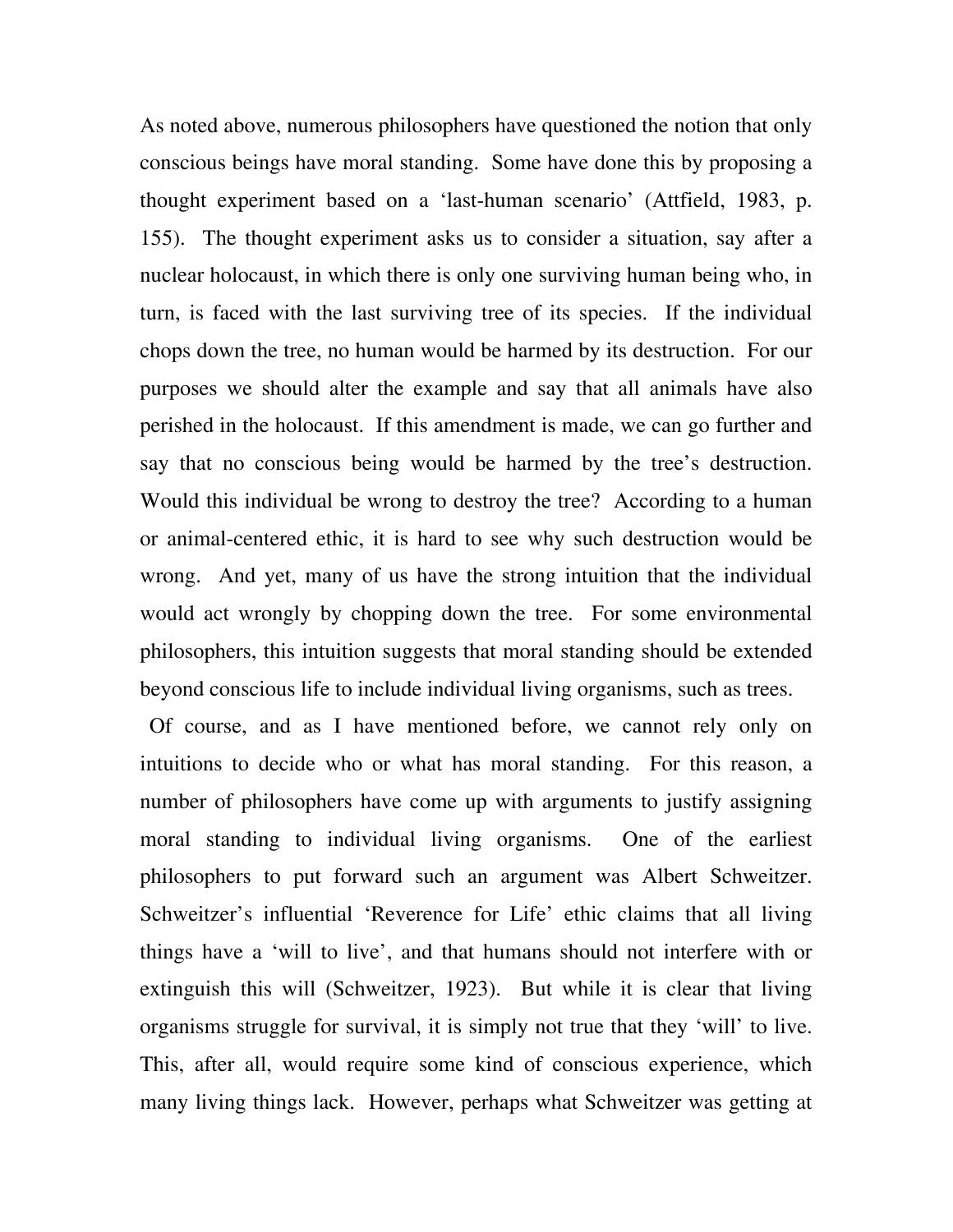was something like Paul W. Taylor's more recent claim that all living things are 'teleological centers of life' (Taylor, 1986). For Taylor, this means that living things have a good of their own that they strive towards, even if they lack awareness of this fact. This good, according to Taylor, is the full development of an organism's biological powers. In similar arguments to Regan's, Taylor claims that because living organisms have a good of their own, they have inherent value; that is, value for their own sake, irrespective of their value to other beings. It is this value that grants individual living organisms moral status, and means that we must take the interests and needs of such entities into account when formulating our moral obligations.

 But if we recognize moral standing in every living thing, how are we then to formulate any meaningful moral obligations? After all, don't we as humans require the destruction of many living organisms simply in order to live? For example we need to walk, eat, shelter and clothe ourselves, all of which will usually involve harming living things. Schweitzer's answer is that we can only harm or end the life of a living entity when *absolutely necessary*. Of course, this simply begs the question: when is absolutely necessary? Taylor attempts to answer this question by advocating a position of general equality between the interests of living things, together with a series of principles in the event of clashes of interest. First off, the principles state that humans are allowed to act in *self-defense* to prevent harm being inflicted by other living organisms. Second, the *basic* interests of nonhuman living entities should take priority over the *nonbasic* or trivial interests of humans. Third, when basic interests clash, humans are *not*  required to sacrifice themselves for the sake of others (Taylor, 1986, pp. 264-304).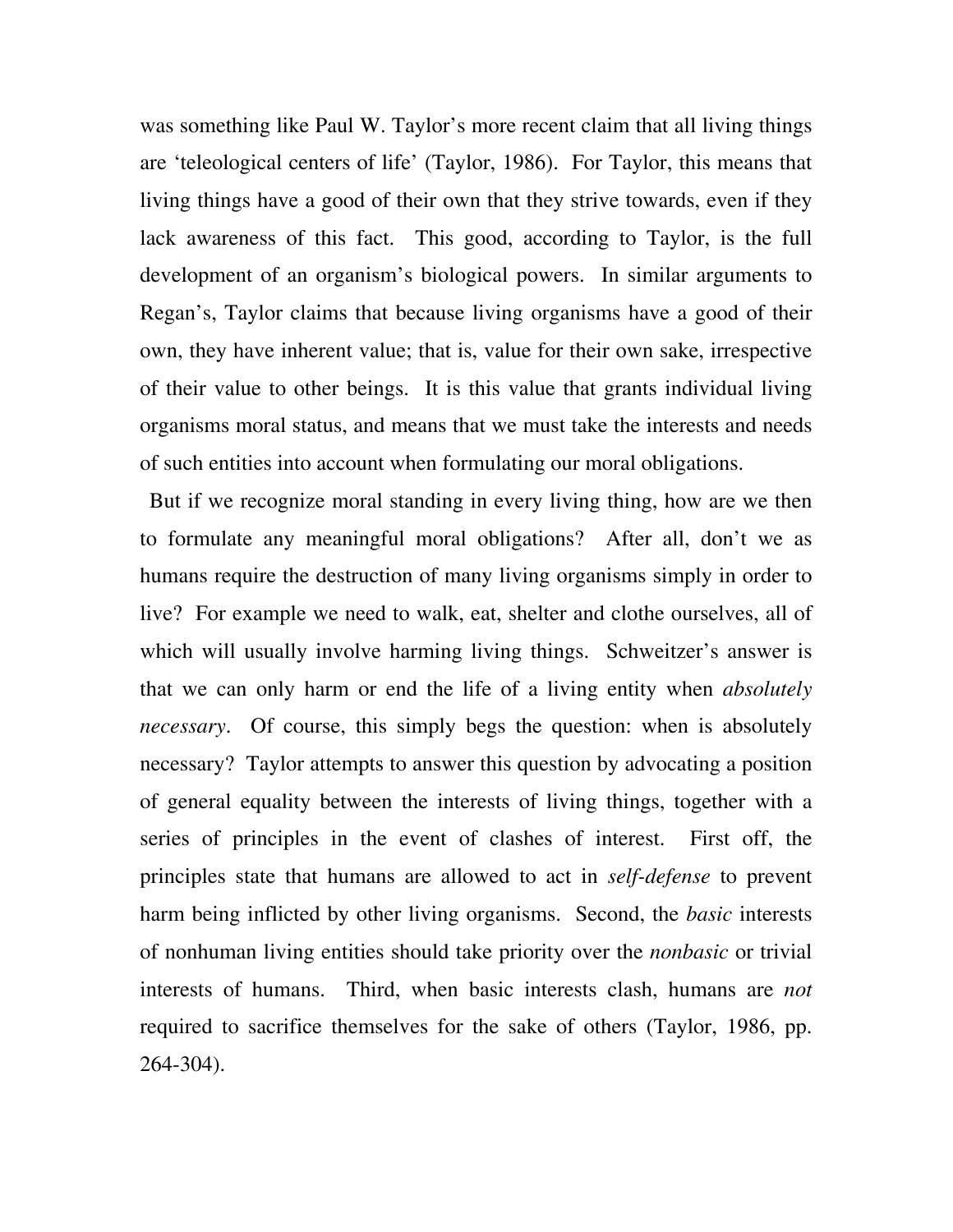As several philosophers have pointed out, however, this ethic is still incredibly demanding. For example, because my interest in having a pretty garden is nonbasic, and a weed's interest in survival is basic, according to Taylor's ethical framework I am forbidden from pulling it out. This, for some, makes the ethic unreasonably burdensome. No doubt because of these worries, other philosophers who accord moral standing to all living organisms have taken a rather different stance. Instead of adopting an egalitarian position on the interests of living things, they propose a hierarchical framework (Attfield, 1983 and Varner, 1998). Such thinkers point out that moral standing is not the same as *moral significance*. So while we could acknowledge that plants have moral standing, we might nevertheless accord them a much lower significance than human beings, thus making it easier to justify our use and destruction of them. Nevertheless, several philosophers remain uneasy about the construction of such hierarchies and wonder whether it negates the acknowledgement of moral standing in the first place. After all, if we accept such a hierarchy, just how low is the moral significance of plants? If it is low enough so that I can eat them, weed them and walk on them, what is the point of granting them *any* moral standing at all?

 There remain two crucial challenges facing philosophers who attribute moral standing to individual living organisms that I have not yet addressed. One challenge comes from the anthropocentric thinkers and animal liberationists. They deny that 'being alive' is a sufficient condition for the possession of moral standing. For example, while plants may have a biological good, is it really good *of their own*? Indeed, there seems to be no sense in which something can be said to be good or bad from the point of view of the plant itself. And if the plant doesn't care about its fate, why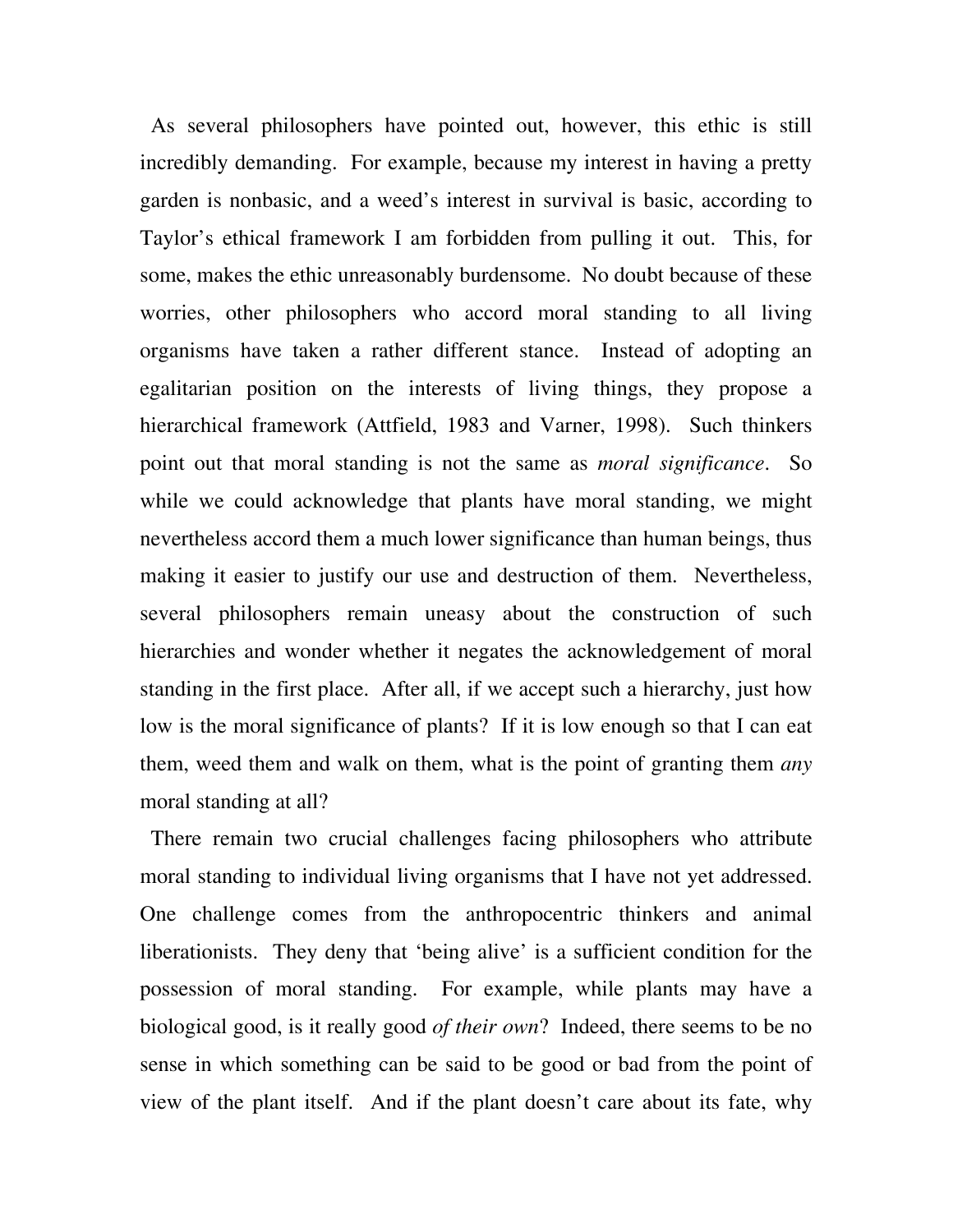should we (Warren, 2000, p. 48)? In response to this challenge, environmental ethicists have pointed out that conscious volition of an object or state is not necessary for that object or state to *be* a good. For example, consider a cat that needs worming. It is very unlikely that the cat has any understanding of what worming is, or that he needs worming in order to remain healthy and fit. However, it makes perfect sense to say that worming is good for the cat, because it contributes to the cat's functioning and flourishing. Similarly, plants and tress may not consciously desire sunlight, water or nutrition, but each, according to some ethicists, can be said to be good for them in that they contribute to their biological flourishing.

 The second challenge comes from philosophers who question the individualistic nature of these particular ethics. As mentioned above, these critics do not believe that an environmental ethic should place such a high premium on individuals. Indeed, for many, this individualistic stance negates important ecological commitments to the interdependence of living things, and the harmony to be found in natural processes. Moreover, it is alleged that these individualistic ethics suffer from the same faults as anthropocentric and animal-centered ethics: they simply cannot account for our real and demanding obligations to holistic entities such as species and ecosystems. Once again, however, a word of caution is warranted here. It is not the case that philosophers who ascribe moral standing to individual living things simply ignore the importance of such 'wholes'. Often the equilibrium of these entities is taken extremely seriously (See Taylor, 1986, p. 77). However, it must be remembered that such concern is extended only insofar as such equilibrium is necessary in order for individual living organisms to flourish; the wholes themselves have no independent moral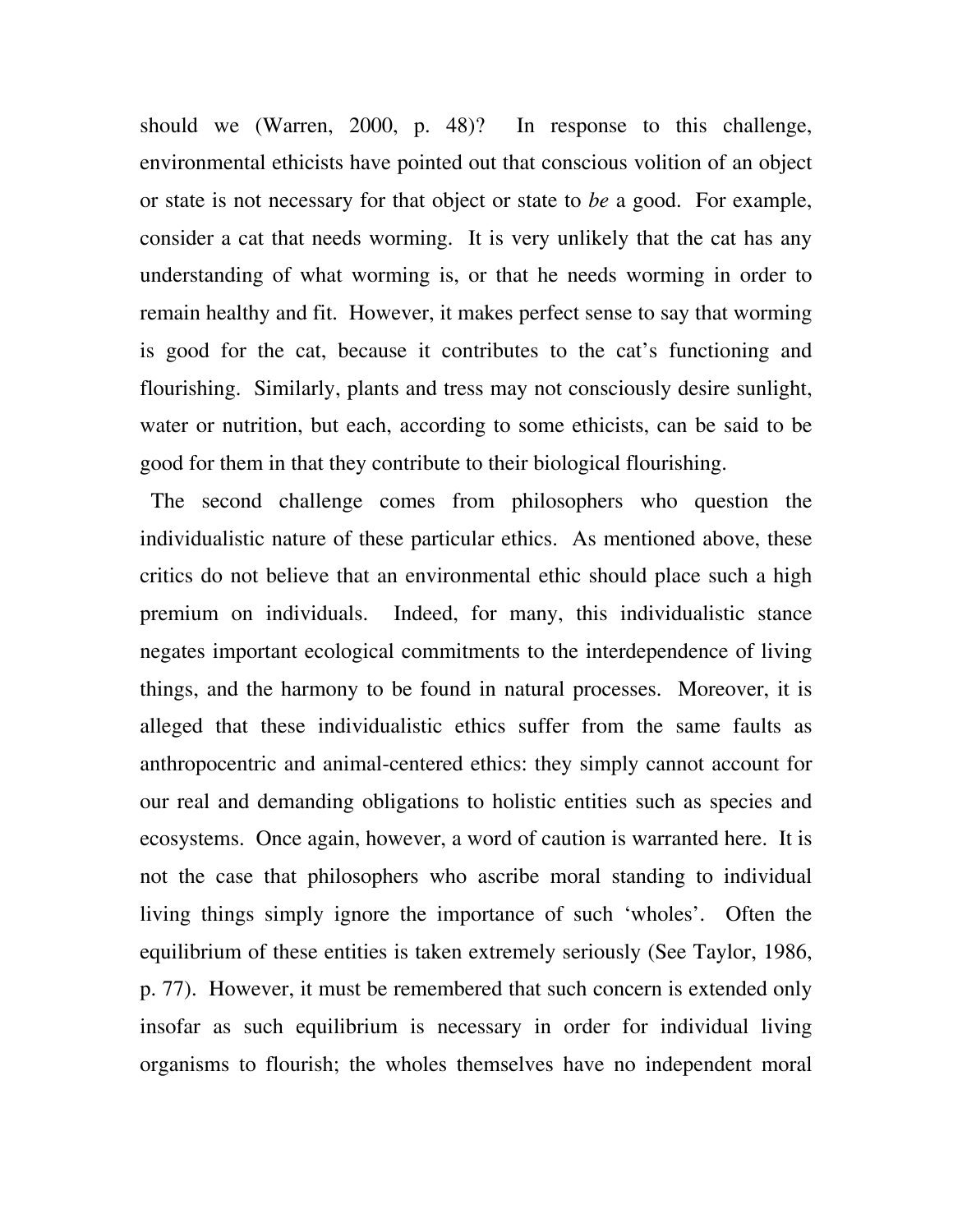standing. In the next section, I examine those philosophers who claim that this standing should be extended to such 'wholes'.

# d) Holistic Entities

While Albert Schweitzer can be regarded as the most prominent philosophical influence for thinkers who grant moral standing to all individual living things, Aldo Leopold is undoubtedly the main influence on those who propose 'holistic' ethics. Aldo Leopold's 'land ethic' demands that we stop treating the land as a mere object or resource. For Leopold, land is not merely soil. Instead, land is a fountain of energy, flowing through a circuit of soils, plants and animals. While food chains conduct the energy upwards from the soil, death and decay returns the energy back to the soil. Thus, the flow of energy relies on a complex structure of relations between living things. While evolution gradually changes these relations, Leopold argues that man's interventions have been much more violent and destructive. In order to preserve the relations within the land, Leopold claims that we must move towards a 'land ethic', thereby granting moral standing to the land community itself, not just its individual members. This culminates in Leopold's famous ethical injunction: "A thing is right when it tends to preserve the integrity, stability, and beauty of the biotic community. It is wrong when it tends otherwise" (Leopold, 1949/1989, pp. 218-225).

 Several philosophers, however, have questioned Leopold's justification of the land ethic. For one thing, it seems that Leopold jumps too quickly from a *descriptive* account of how the land is*,* to a *prescriptive* account of what we ought to do. In other words, even if Leopold's accounts of the land and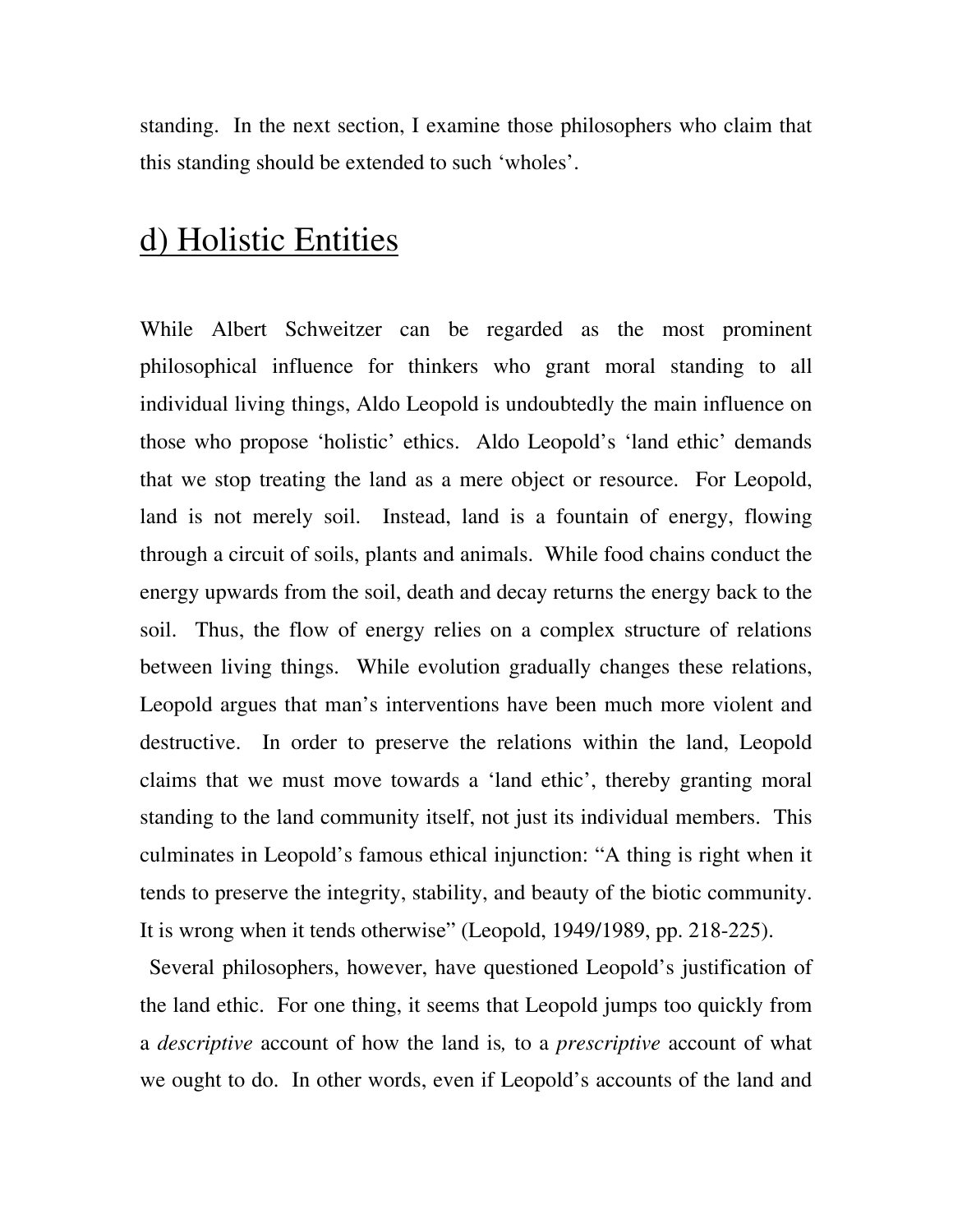its energy flows are correct, why should we preserve it? What precisely is it about the biotic community that makes it deserving of moral standing? Unfortunately, Leopold seems to offer no answers to these important questions, and thus no reason to build our environmental obligations around his land ethic. However, J. Baird Callicott has argued that such criticisms of Leopold are unfair and misplaced. According to Callicott, Leopold lies outside of mainstream moral theory. Rather than assign moral standing on the identification of some particular characteristic, such as consciousness or a biological good of one's own, Leopold is claimed to accord moral standing on the basis of moral sentiment and affection. Thus, the question is not, what quality does the land possess that makes it worthy of moral standing? But rather, how do we *feel* about the land (Callicott, 1998)? In this light, the land ethic can be seen as an injunction to broaden our moral sentiments beyond self-interest, and beyond humanity to include the whole biotic community. This, so the argument goes, bridges the gap between the descriptive and the prescriptive in Leopold's thought.

 Of course, some have questioned whether sentiment and feelings are suitable foundations for an environmental ethic. After all, there seem to be plenty of people out there who have no affection for the biotic community whatsoever. If Leopold's injunction is ignored by such people, must we simply give up hope of formulating any environmental obligations? In the search for more concrete foundations, Lawrence E. Johnson has built an alternative case for according moral standing to holistic entities (Johnson, 1993). Johnson claims that once we recognize that interests are not always tied to conscious experience, the door is opened to the possibility of nonconscious entities having interests and thus moral standing. So, just as breathing oxygen is in the interests of a child, even though the child has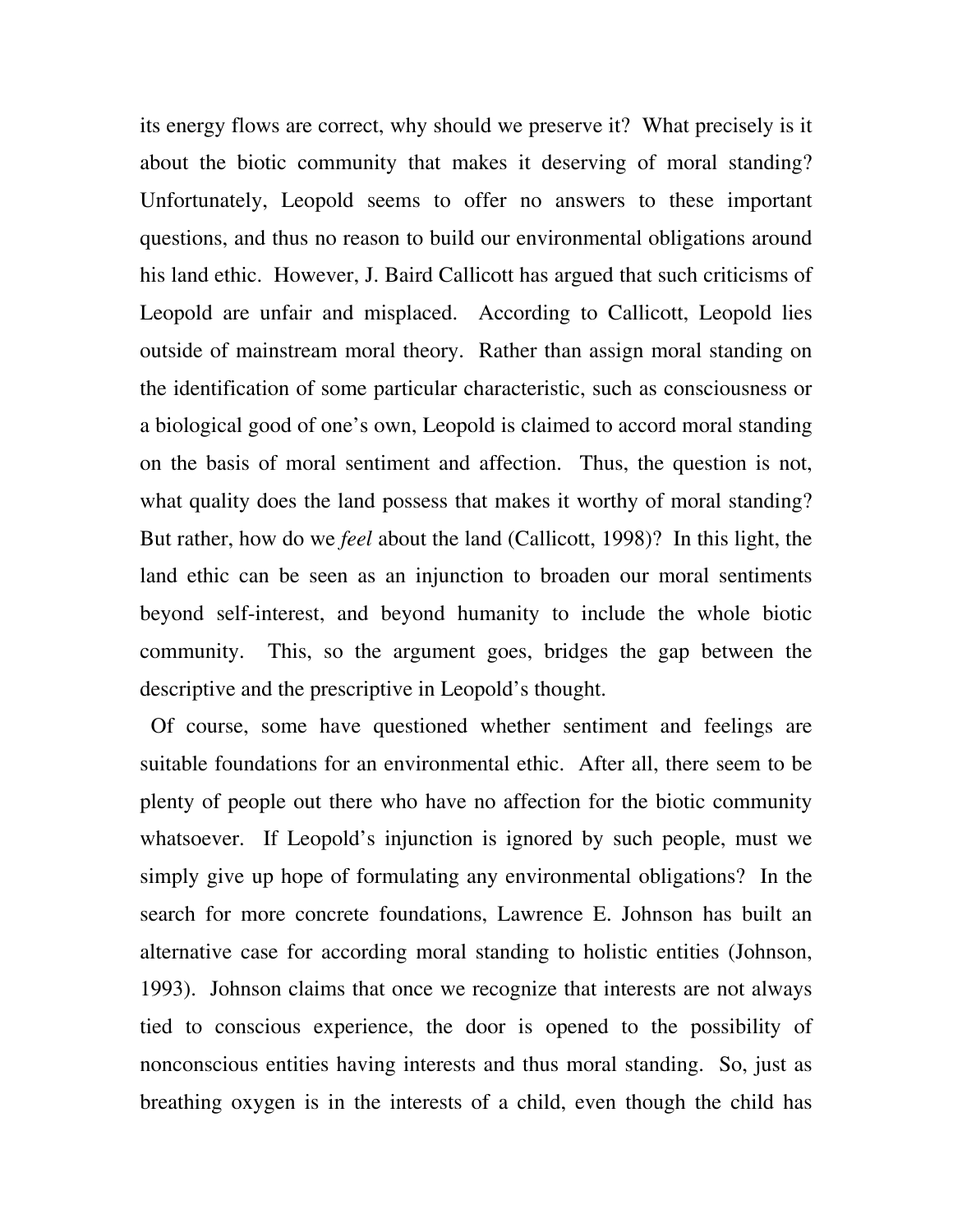neither a conscious desire for oxygen, nor any understanding of what oxygen is, so do species have an interest in fulfilling their nature. This is because both have a good of their own, based on the integrated functioning of their life processes (Ibid., p. 142). Children can flourish as living things, and so too can species and ecosystems; so, according to Johnson, both have interests that must be taken into account in our ethical deliberations.

 But even if we accept that moral standing should be extended to holistic entities on this basis, we still need to consider how we are then to flesh out our moral obligations concerning the environment. For some, this is where holistic ethics fail to convince. In particular, it has been claimed that holistic ethics condone sacrificing individuals for the sake of the whole. Now while many holistic philosophers do explicitly condone sacrificing individuals in some situations, for example by shooting rabbits to preserve plant species, they are reluctant to sacrifice *human* interests in similar situations. But isn't the most abundant species destroying biotic communities *Homo sapiens*? And if human individuals are just another element within the larger and more important biotic community, is it not necessary under holistic ethics to kill some of these 'human pests' for the sake of the larger whole? Such considerations have led Tom Regan to label the implications of holistic ethics as 'environmental fascism' (Regan, 1983/2004, p. 362). In response, proponents of such ethics have claimed that acknowledging moral standing in holistic entities does not mean that one must deny the interests and rights of human beings. They claim that granting moral standing to 'wholes' is not the same thing as taking it away from individuals. While this is obviously true, that still leaves the question of what to do when the interests of wholes clash with the interests of individuals. If humans cannot be sacrificed for the good of the whole, why can rabbits?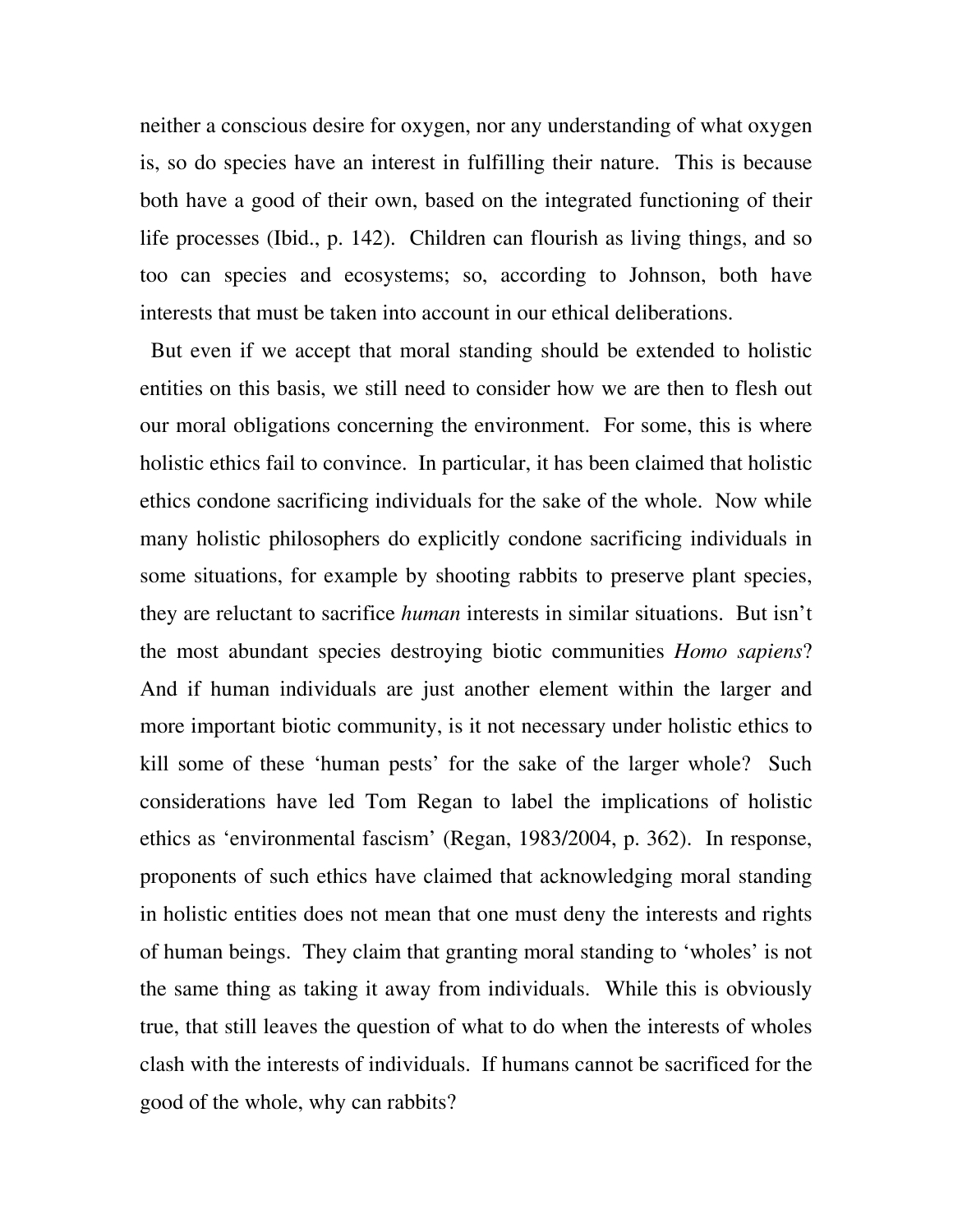The answer that has been put forward by Callicott claims that while the biotic community matters morally, it is not the only community that matters. Rather, we are part of various 'nested' communities all of which have claims upon us. Thus, our obligations to the biotic community may require the culling of rabbits, but may not require the culling of humans. This is because we are part of a tight-knit human community, but only a very loose human-rabbit community. In this way, we can adjudicate clashes of interest, based on our community commitments. This communitarian proposal certainly seems a way out of the dilemma. Unfortunately, it faces two key problems: first, just who decides the content and strength of our various community commitments; and second, if human relationships are the closest, does all this lead back to anthropocentrism? As for the first point, if deciding on our community attachments is left up to individuals themselves, this will lead to quite diverse and even repugnant moral obligations. For example, if an individual believes that he has a much stronger attachment to white males than to black women, does this mean that he can legitimately favor the interests of the former over the latter? If not, and an objective standard is to be imposed, we are left with the enormous problem of discovering this standard and reaching consensus on it. Secondly, if our moral commitments to the biotic community are trumped by our obligations to the human community, doesn't this lead us back down the path to anthropocentrism – the very thing the holist wants to avoid?

 Without doubt, extending moral standing to the degree that holistic ethics do, requires some extremely careful argumentation when it comes to working out the precise content of our environmental obligations.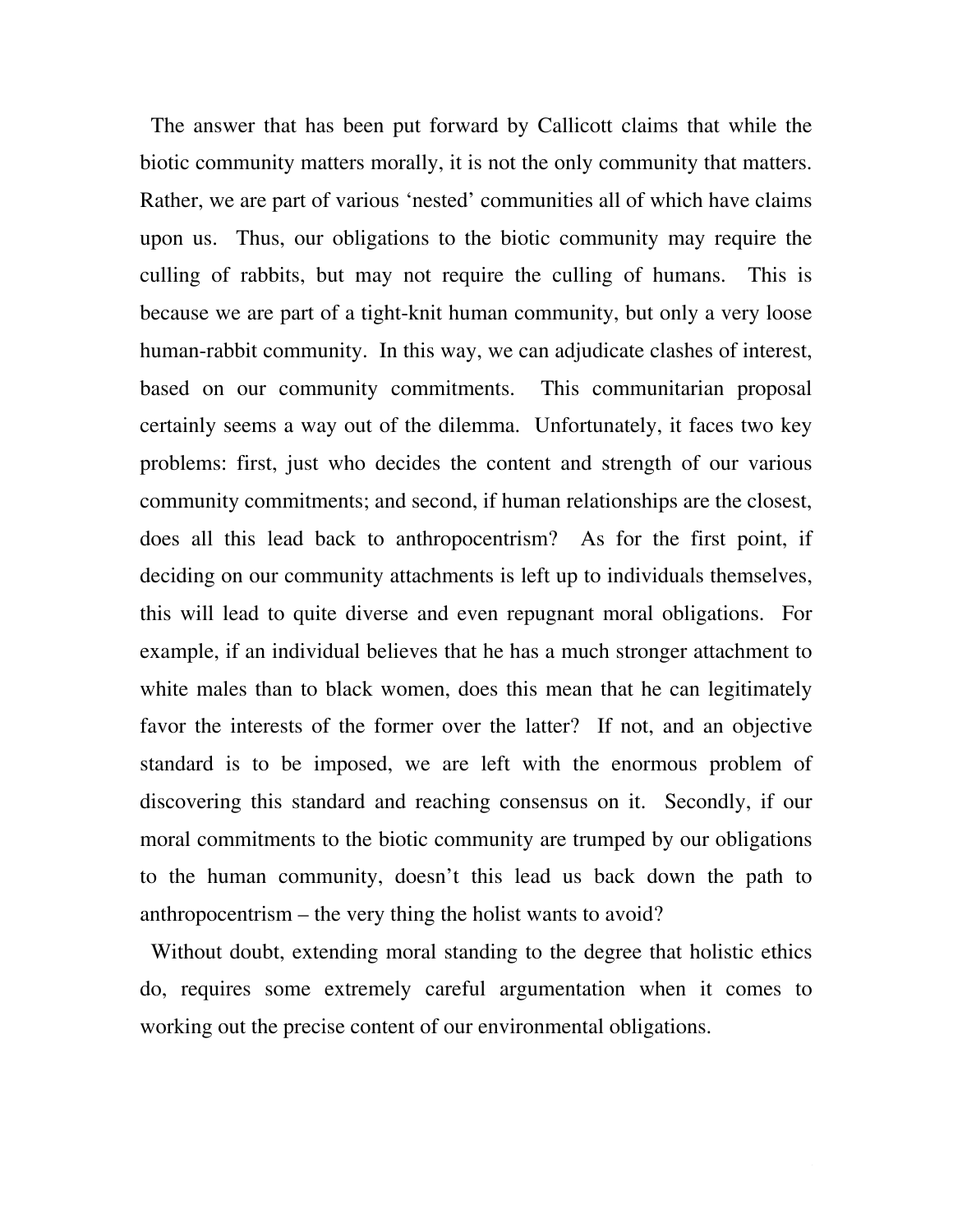# **2. Radical Ecology**

Not all philosophers writing on our obligations concerning the environment see the problem simply in terms of extending moral standing. Instead, many thinkers regard environmental concerns to have warranted an entirely new ideological perspective that has been termed, after its biological counterpart, 'ecology'. While the ideas and beliefs within this 'radical ecology' movement are diverse, they possess two common elements that separates them from the ethical extensionism outlined above. First of all, none see extending moral standing as sufficient to resolve the environmental crisis. They argue that a broader philosophical perspective is needed, requiring fundamental changes in both our attitude to and understanding of reality. This involves reexamining who we are as human beings and our place within the natural world. For radical ecologists, ethical extensionism is inadequate because it is stuck in the traditional ways of thinking that led to these environmental problems in the first place. In short, it is argued that ethical extensionism remains too human-centered, because it takes human beings as the paradigm examples of entities with moral standing and then extends outwards to those things considered sufficiently similar. Secondly, none of these radical ecologies confine themselves solely to the arena of ethics. Instead, radical ecologies also demand fundamental changes in society and its institutions. In other words, these ideologies have a distinctively *political* element, requiring us to confront the environmental crisis by changing the very way we live and function, both as a society and as individuals.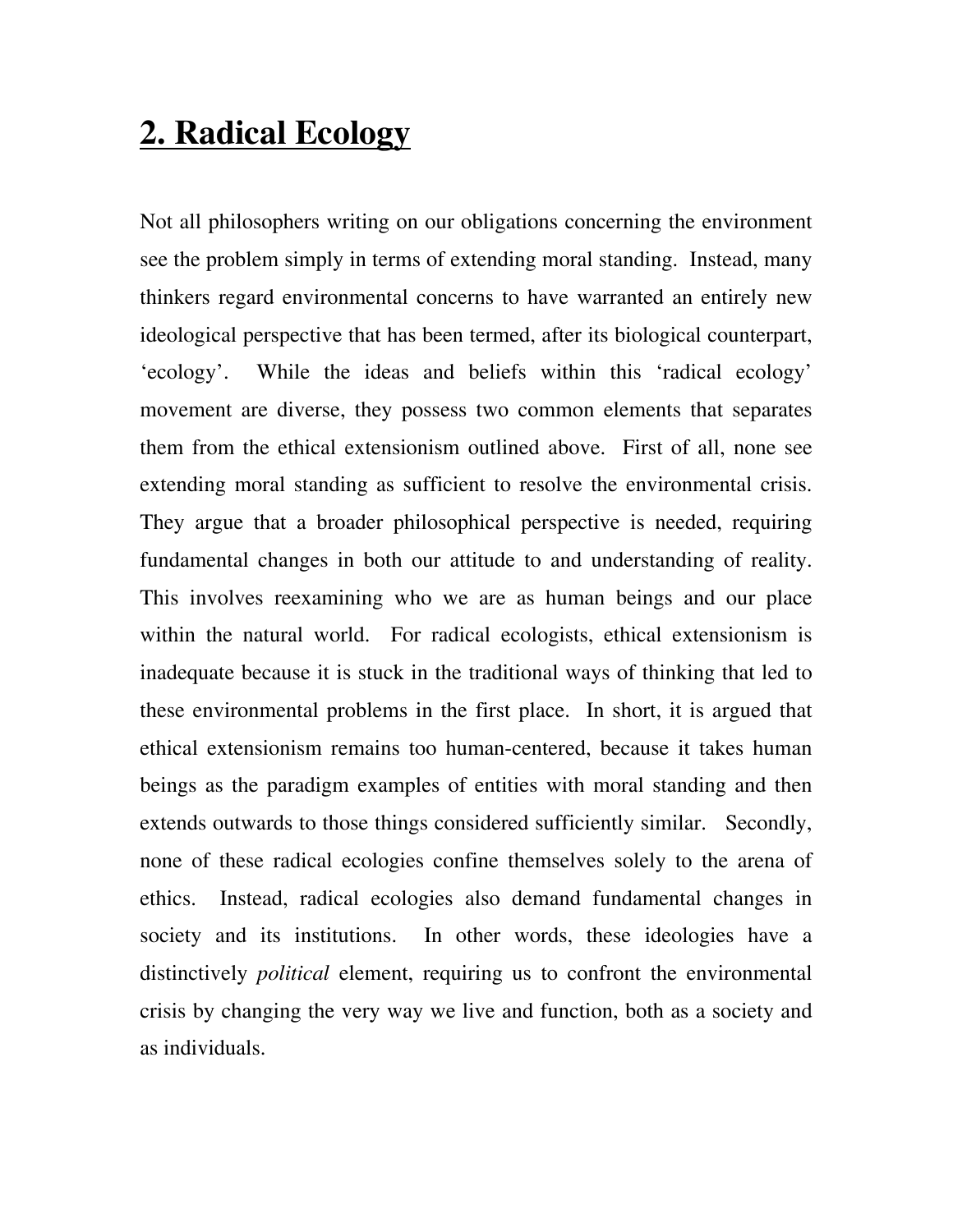# a) Deep Ecology

Deep ecology is perhaps most easily understood when considered in opposition to its 'shallow' counterpart. According to deep ecologists, shallow ecology is anthropocentric and concerned with pollution and resource depletion. Shallow ecology might thus be regarded as very much the mainstream wing of environmentalism. Deep ecology, in contrast, rejects anthropocentrism and takes a 'total-field' perspective. In other words, deep ecologists are not aiming to formulate moral principles concerning the environment to *supplement* our existing ethical framework. Instead, they demand an entirely new worldview and philosophical perspective. According to Arne Naess, the Norwegian philosopher who first outlined this shallow-deep split in environmentalism, deep ecologists advocate the development of a new eco-philosophy or 'ecosophy' to replace the destructive philosophy of modern industrial society (Naess, 1973). While the various eco-philosophies that have developed within deep ecology are diverse, Naess and George Sessions have compiled a list of eight principles or statements that are basic to deep ecology:

- 1. The well-being and flourishing of human and non-human life on Earth have value in themselves (synonyms: intrinsic value, inherent worth). These values are independent of the usefulness of the non-human world for human purposes.
- 2. Richness and diversity of life forms contribute to the realization of these values and are also values in themselves.
- 3. Humans have no right to reduce this richness and diversity except to satisfy vital needs.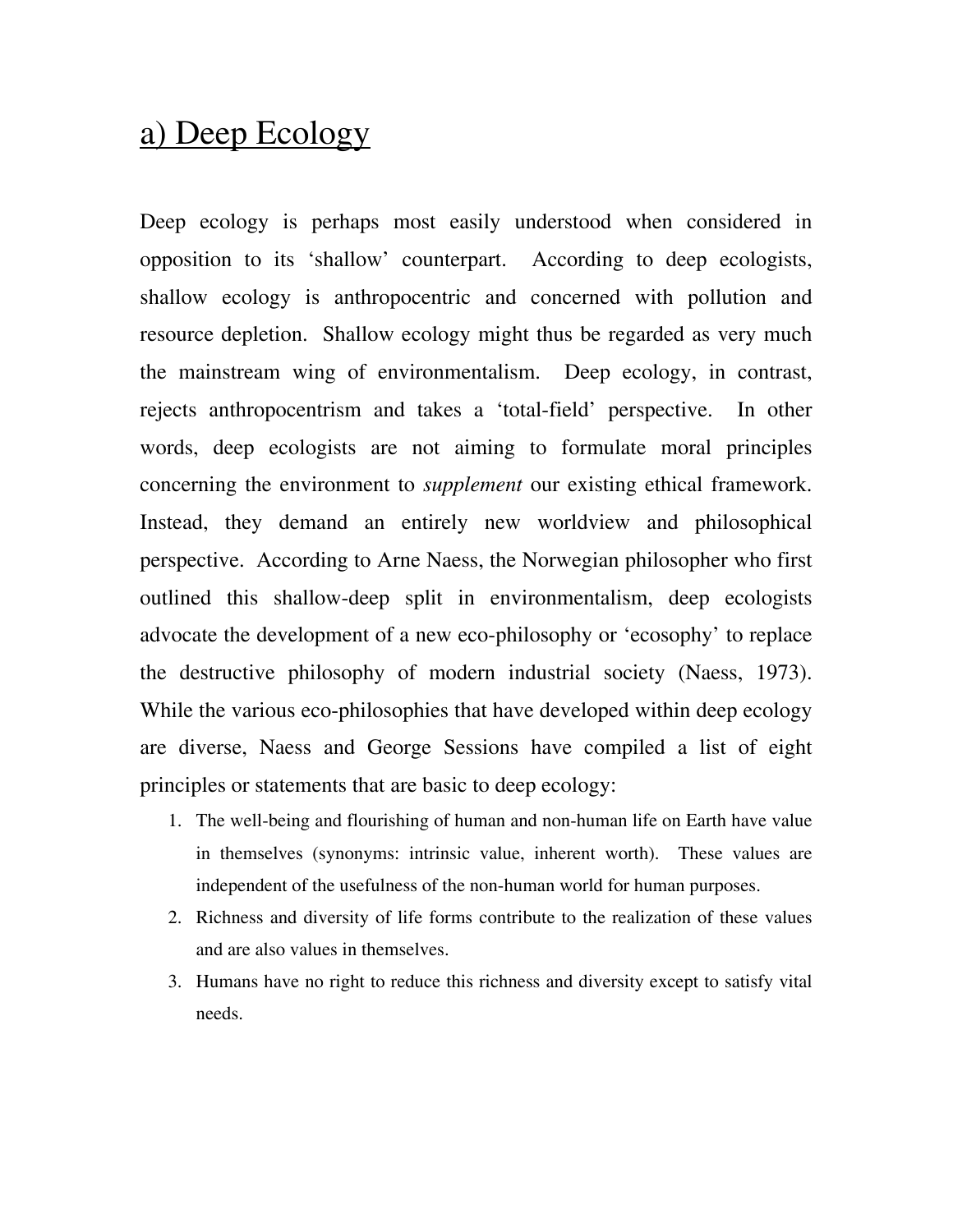- 4. The flourishing of human life and cultures is compatible with a substantially smaller population. The flourishing of non-human life *requires* a smaller human population.
- 5. Present human interference with the non-human world is excessive, and the situation is rapidly worsening.
- 6. Policies must therefore be changed. These policies affect basic economic, technological and ideological structures. The resulting state of affairs will be deeply different from the present.
- 7. The ideological change will be mainly that of appreciating life quality (dwelling in situations of inherent value) rather than adhering to an increasingly higher standard of living. There will be a profound awareness of the difference between bigness and greatness.
- 8. Those who subscribe to the foregoing points have an obligation directly or indirectly to try to implement the necessary changes (Naess, 1986).

But while Naess regards those who subscribe to these statements as supporters of deep ecology, he does not believe it to follow that all such supporters will have the same worldview or 'ecosophy'. In other words deep ecologists do not offer one unified ultimate perspective, but possess various and divergent philosophical and religious allegiances.

 Naess's own ecosophy involves just one fundamental ethical norm: "Selfrealization!" (ibid.). For Naess this norm involves giving up a narrow egoistic conception of the self in favor of a wider more comprehensive Self (hence the deliberate capital 'S'). Moving to this wider Self involves recognizing that as human beings we are not removed from nature, but are interconnected with it. Recognizing our wider Self thus involves identifying ourselves with all other life forms on the planet. The Australian philosopher Warwick Fox has taken up this theme of self-realization in his own ecophilosophy, 'transpersonal ecology'. Fox does not regard environmental ethics to be predominantly about formulating our moral obligations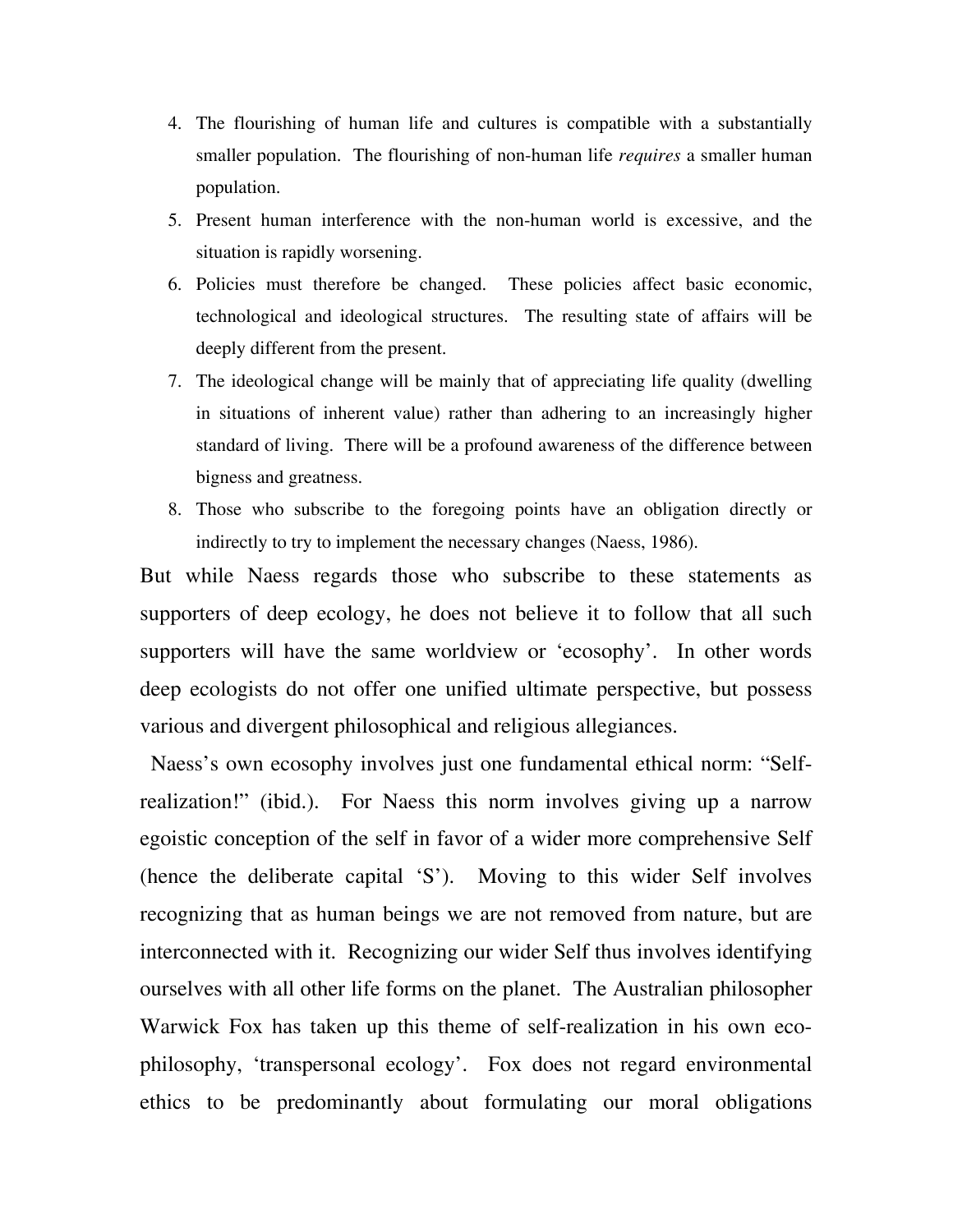concerning the environment, but instead views it as about the realization of an 'ecological consciousness'. For Fox, as with Naess, this consciousness involves our widest possible identification with the non-human world. The usual ethical concern of formulating principles and obligations thus becomes unnecessary, according to Fox, for once the appropriate consciousness is established, one will naturally protect the environment and allow it to flourish, for that will be part and parcel of the protection and flourishing of *oneself* (Fox, 1990).

 Critics of deep ecology argue that it is just too vague to address real environmental concerns. For one thing, in its refusal to reject so many worldviews and philosophical perspectives, many have claimed that it is difficult to uncover just what deep ecology advocates. For example, on the one hand, Naess offers us eight principles that deep ecologists should accept, and on the other he claims that deep ecology is not about drawing up codes of conduct, but adopting a global comprehensive attitude. Now, if establishing principles *is* important, as so many ethicists believe, perhaps deep ecology requires more precision than can be found in Naess and Sessions's platform. In particular, just how are we to deal with clashes of interests? According to the third principle, for example, humans have no right to reduce the richness and diversity of the natural world unless to meet vital needs. But does that mean we are under an obligation to protect the richness and diversity of the natural world? If so, perhaps we could cull non-native species such as rabbits when they damage ecosystems. But then, the first principle states that non-human beings such as rabbits have inherent value, and the fifth principle states that human interference in nature is already excessive. So just what should we do? Clearly, the principles as stated by Naess and Sessions are too vague to offer any real guide for action.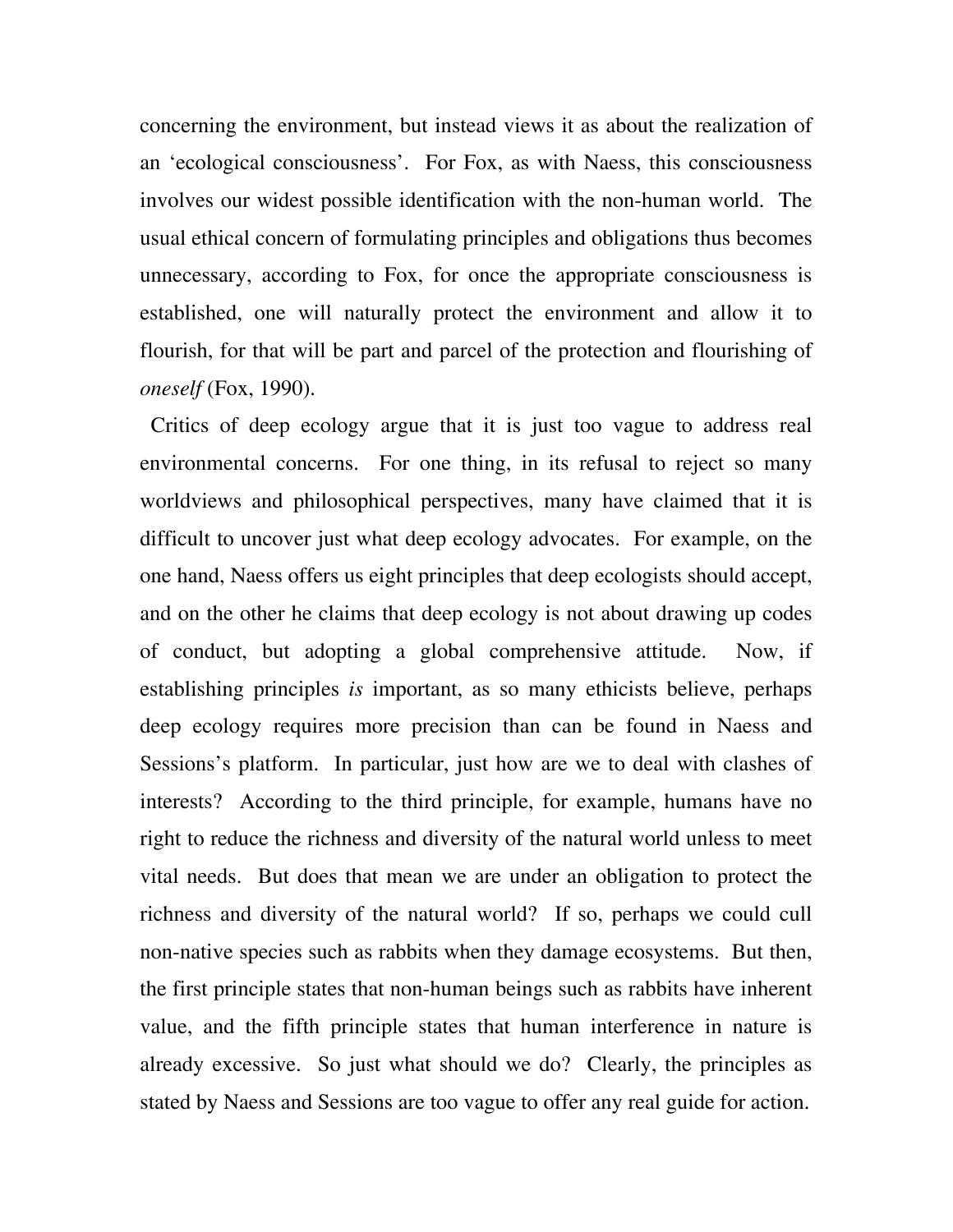However, perhaps principles are not important, as both Naess and Fox have claimed. Instead, they claim that we must rely on the fostering of the appropriate states of consciousness. Unfortunately, two problems remain. First of all, it is not at all clear that all conflicts of interest will be resolved by the adoption of the appropriate state of consciousness. For even if I identify myself with all living things, some of those things, such as bacteria and viruses, may still threaten me as a discrete living organism. And if conflicts of interest remain, don't we need principles to resolve them? Secondly, and as we saw with Leopold's land ethic, just what are we to do about those who remain unconvinced about adopting this new state of consciousness? If we don't have rational arguments, principles or obligations to point to, what chance do we have of persuading such people to take the environmental crisis seriously?

 At this point deep ecologists would object that such criticisms remain rooted in the ideology that has caused so much of the crisis we now face. For example, take the point about persuading others. Deep ecologists claim that argument and debate are not the only means we must use to help people realize their ecological consciousness; we must also use such things as poetry, music and art. This relates back to the point I made at the beginning of the section: deep ecologists do not call for supplementary moral principles concerning the environment, but an entirely new worldview. Whether such a radical shift in the way we think about ourselves and the environment is possible, remains to be seen.

#### b) Social Ecology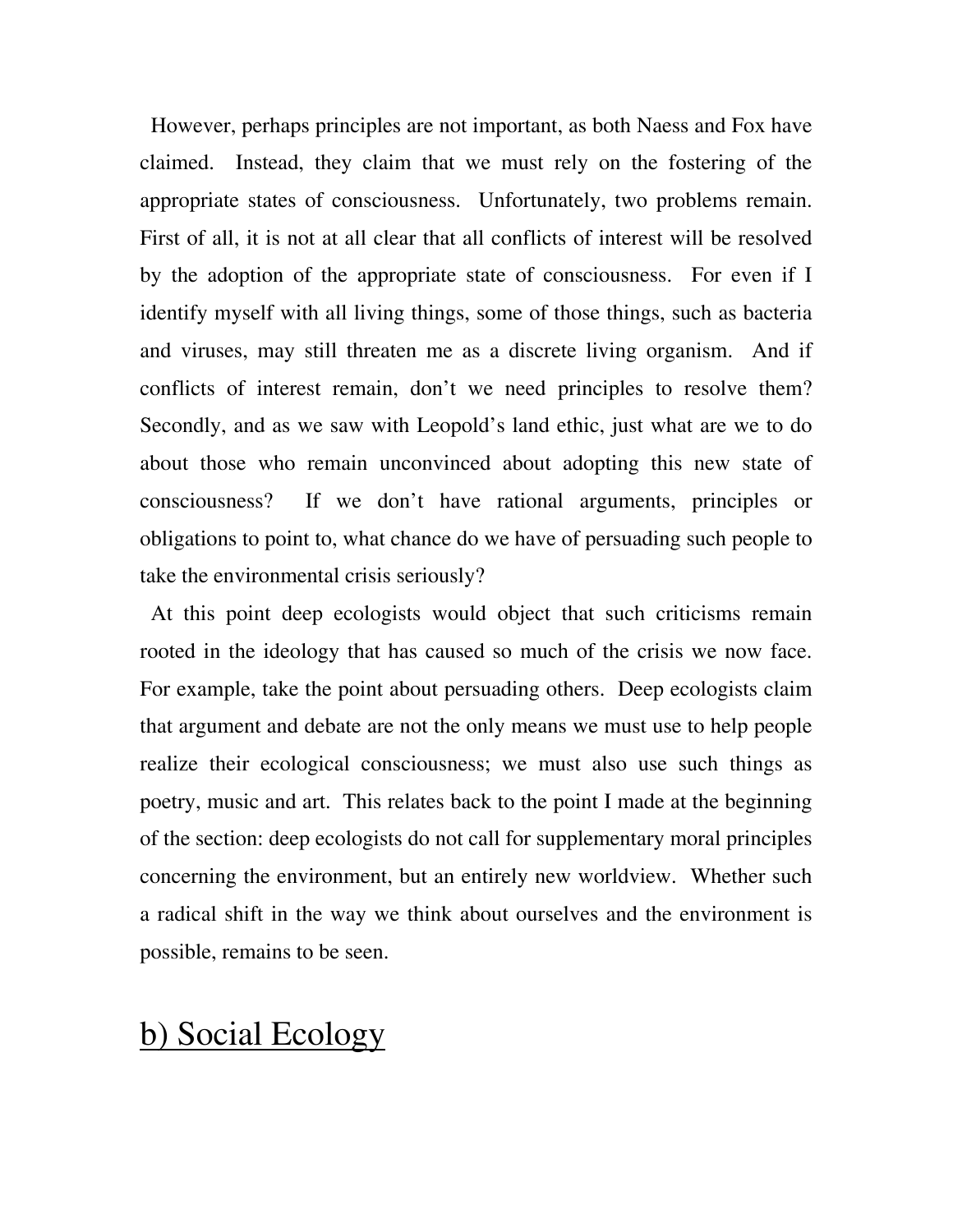Social ecology shares with deep ecology the view that the foundations of the environmental crisis lie in the dominant ideology of modern western societies. Thus, just as with deep ecology, social ecology claims that in order to resolve the crisis, a radical overhaul of this ideology is necessary. However, the new ideology that social ecology proposes is not concerned with the 'self-realization' of deep ecology, but instead the *absence of domination*. Indeed, domination is the key theme in the writings of Murray Bookchin, the most prominent social ecologist. For Bookchin, environmental problems are directly related to social problems. In particular, Bookchin claims that the hierarchies of power prevalent within modern societies have fostered a hierarchical relationship between humans and the natural world (Bookchin, 1982). Indeed, it is the ideology of the free market that has facilitated such hierarchies, reducing both human beings and the natural world to mere commodities. Bookchin argues that the liberation of both humans and nature are actually dependent on one another. Thus his argument is quite different from Marxist thought, in which man's freedom is dependent on the complete *domination* of the natural world through technology. For Bookchin and other social ecologists, this Marxist thinking involves the same fragmentation of humans from nature that is prevalent in capitalist ideology. Instead, it is argued that humans must recognize that they are part of nature, not distinct or separate from it. In turn then, human societies and human relations with nature can be informed by the nonhierarchical relations found within the natural world. For example, Bookchin points out that within an ecosystem, there is no species more important than another, instead relationships are mutualistic and interrelated. This interdependence and lack of hierarchy in nature, it is claimed, provides a blueprint for a non-hierarchical human society (Bookchin, 2001).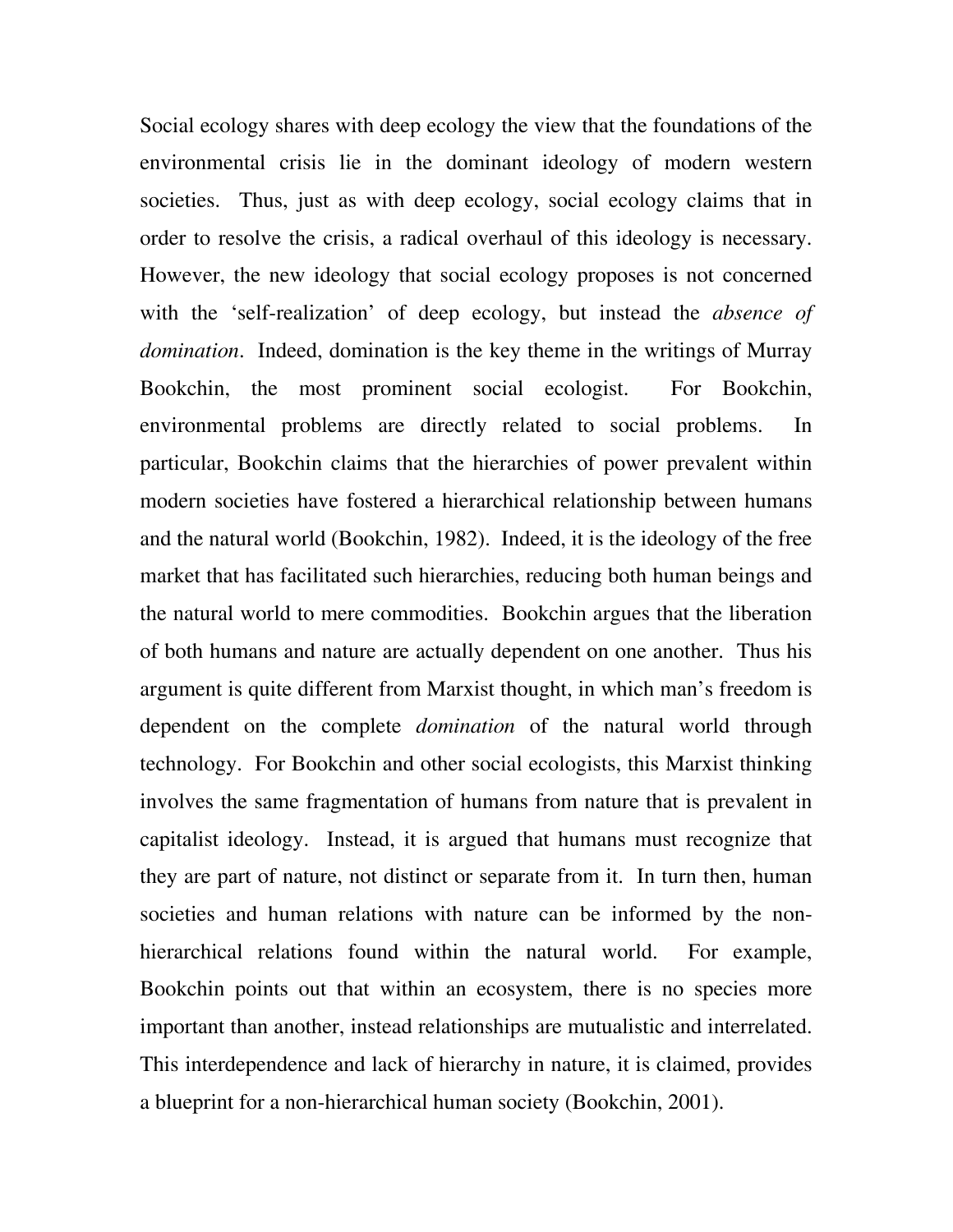Without doubt, the transformation that Bookchin calls for is radical. But just what will this new non-hierarchical, interrelated and mutualistic human society look like? For Bookchin, an all powerful centralized state is just another agent for domination. Thus in order to truly be rid of hierarchy, the transformation must take place within smaller local communities. Such communities will be based on sustainable agriculture, participation through democracy, and of course freedom through non-domination. Not only then does nature help cement richer and more equal human communities, but transformed societies also foster a more benign relationship with nature. This latter point illustrates Bookchin's optimistic view of humanity's potential. After all, Bookchin does not think that we should condemn all of humanity for causing the ecological crisis, for instead it is the *relationships* within societies that are to blame (Bookchin, 1991). Because of this, Bookchin is extremely critical of the anti-humanism and misanthropy he perceives to be prevalent in much deep ecology.

 One problem that has been identified with Bookchin's social ecology is his extrapolation from the natural world to human society. Bookchin argues that the interdependence and lack of hierarchy within nature provides a grounding for non-hierarchical human societies. However, as we saw when discussing Aldo Leopold, it is one thing to say how nature is, but quite another to say how society *ought to be*. Even if we accept that there are no natural hierarchies within nature (which for many is dubious), there are plenty of other aspects of it that most of us would *not* want to foster in our human society. For example, weak individuals and weak species are often killed, eaten and out-competed in an ecosystem. This, of course, is perfectly natural and even fits in with ecology's characterization of nature as interconnected. However, should this ground human societies in which the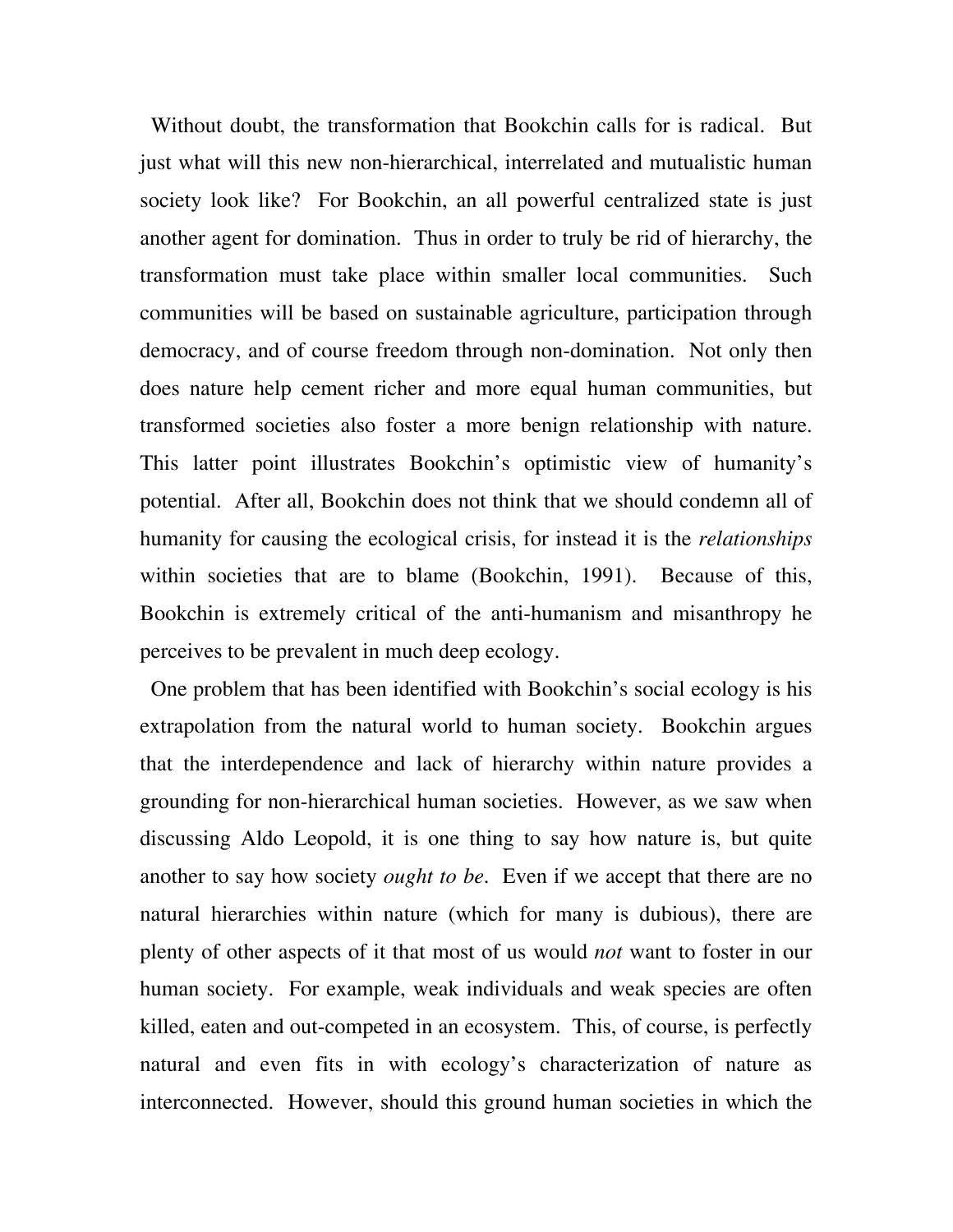weak are killed, eaten and out-competed? Most of us find such a suggestion repugnant. Following this type of reasoning, many thinkers have warned of the dangers of drawing inferences about how society should be organized from certain facts about how nature is (Dobson, 1995, p. 42).

 Some environmental philosophers have also pointed to a second problem with Bookchin's theory. For many, his social ecology is anthropocentric, thus failing to grant the environment the standing it deserves. Critics cite evidence of anthropocentrism in the way Bookchin accounts for the liberation of both humans and nature. This unfolding process will not just occur of its own accord, according to Bookchin, rather, human beings must facilitate it. Of course, many philosophers are extremely skeptical of the very idea that history is inevitably 'unfolding' towards some particular direction. However, some environmental philosophers are more wary of the prominent place that Bookchin gives to *human beings* in facilitating this unfolding. Of course, to what extent this is a problem depends on one's point of view. After all, if humans cannot ameliorate the environmental problems we face, is there much point doing environmental ethics in the first place? Indeed, Bookchin himself has been rather nonplussed by this charge, and explicitly denies that humans are just another community in nature. But he also denies that nature exists solely for the purposes of humans. However, the critics remain unconvinced, and believe it to be extremely arrogant to think that humans know what the unfolding of nature will look like, let alone to think that they can bring it about (Eckersley, 1992, pp. 154- 156).

#### c) Ecofeminism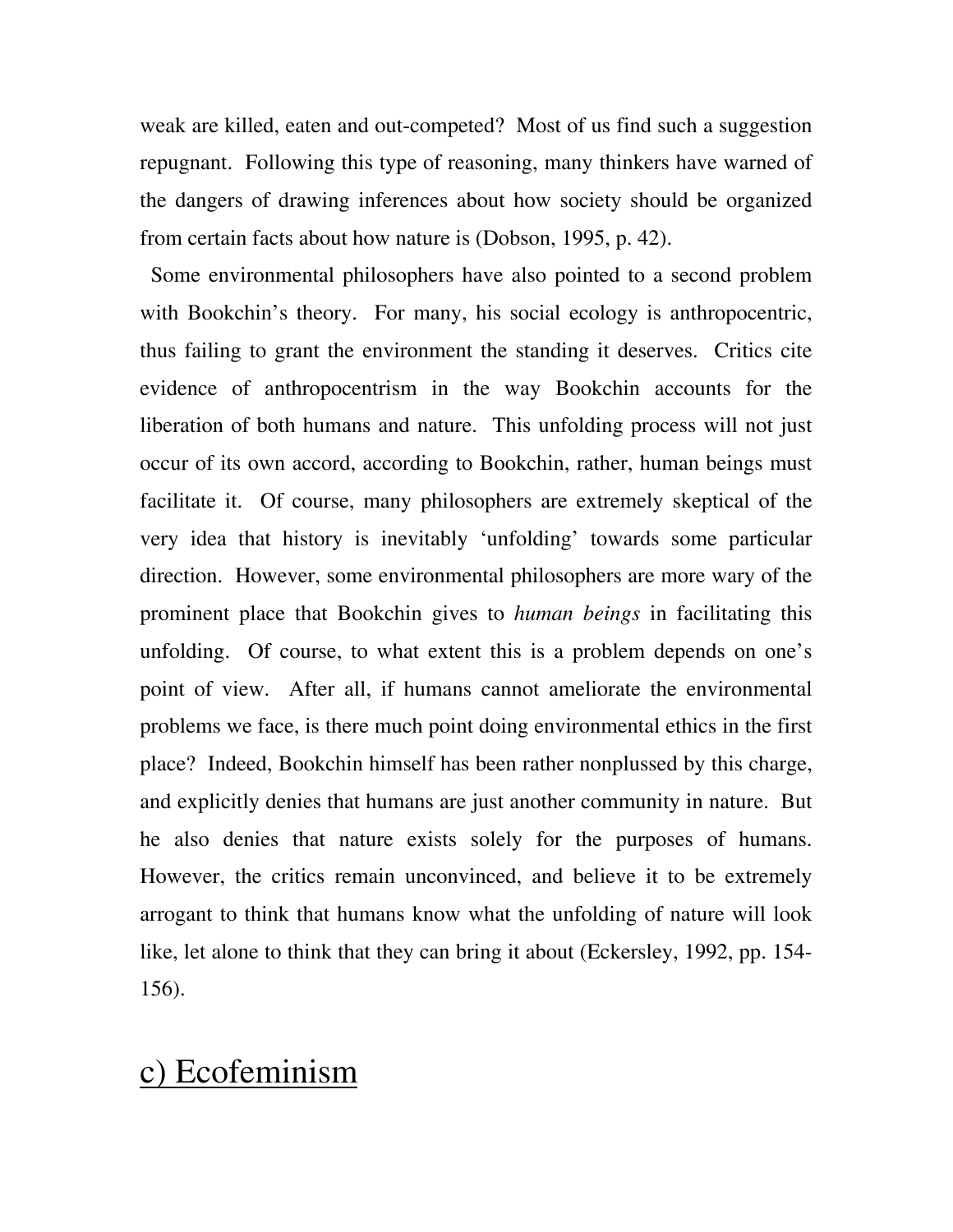Like social ecology, ecofeminism also points to a link between social domination and the domination of the natural world. And like both deep ecology and social ecology, ecofeminism calls for a radical overhaul of the prevailing philosophical perspective and ideology of western society. However, ecofeminism is a broad church, and there are actually a number of different positions that feminist writers on the environment have taken. In this section I will review three of the most prominent.

 Val Plumwood offers a critique of the rationalism inherent in traditional ethics and blames this rationalism for the oppression of both women and nature. The fundamental problem with rationalism, so Plumwood claims, is its fostering of dualisms. For example, reason itself is usually presented in stark opposition to emotion. Traditional ethics, Plumwood argues, promote reason as capable of providing a stable foundation for moral argument, because of its impartiality and universalizability. Emotion, on the other hand, lacks these characteristics, and because it is based on sentiment and affection makes for shaky ethical frameworks. Plumwood claims that this dualism between reason and emotion grounds other dualisms in rationalist thought: in particular, mind/body, human/nature and man/woman. In each case, the former is held to be superior to the latter (Plumwood, 1991). So, for Plumwood, the inferiority of both women and nature have a common source: namely, rationalism. Once this is recognized, so the argument goes, it becomes clear that simple ethical extensionism as outlined above is insufficient to resolve the domination of women and nature. After all, such extensionism is stuck in the same mainstream rationalist thought that is the very source of the problem. What is needed instead, according to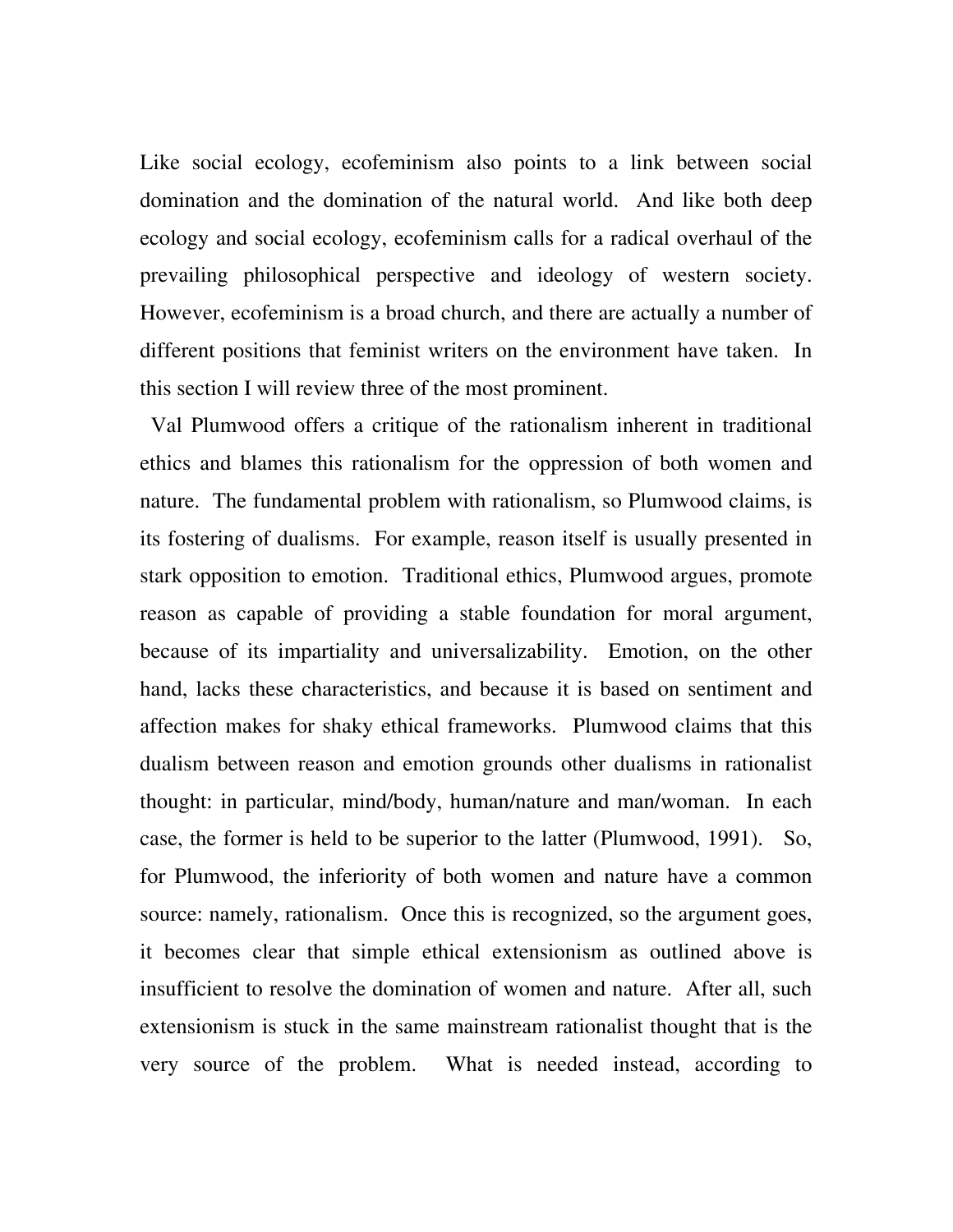Plumwood, is a challenge to rationalism itself, and thus a challenge to the dualisms it perpetuates.

 However, while it is perfectly possible to acknowledge the rationalism present in much mainstream ethical thinking, one can nevertheless query Plumwood's characterization of it. After all, does rationalism *necessarily*  promote dualisms that are responsible for the subjugation of women and nature? Such a claim would seem odd given the many rationalist arguments that have been put forward to promote the rights and interests of both women and the natural world. In addition, many thinkers would argue that rationalist thought is not the enemy, but instead the best hope for securing proper concern for the environment and for women. For as we have seen above, such thinkers believe that relying on the sentiments and feelings of individuals is too unstable a foundation upon which to ground a meaningful ethical framework.

 Karen J. Warren has argued that the dualisms of rationalist thought, as outlined by Plumwood, are not in themselves problematic. Rather, Warren claims that they become problematic when they are used in conjunction with an 'oppressive conceptual framework' to *justify* subordination. Warren argues that one feature inherent within an oppressive conceptual framework is the 'logic of domination'. Thus, a list of the differences between humans and nature, and between men and women, is not in itself harmful. But once assumptions are added, such as these differences leading to the *moral superiority* of humans and of men, then we move closer to the claim that we are justified in subordinating women and nature on the basis of their inferiority. According to Warren, just such a logic of domination has been prevalent within western society. Men have been identified with the realm of the 'mental' and 'human', while women have been identified with the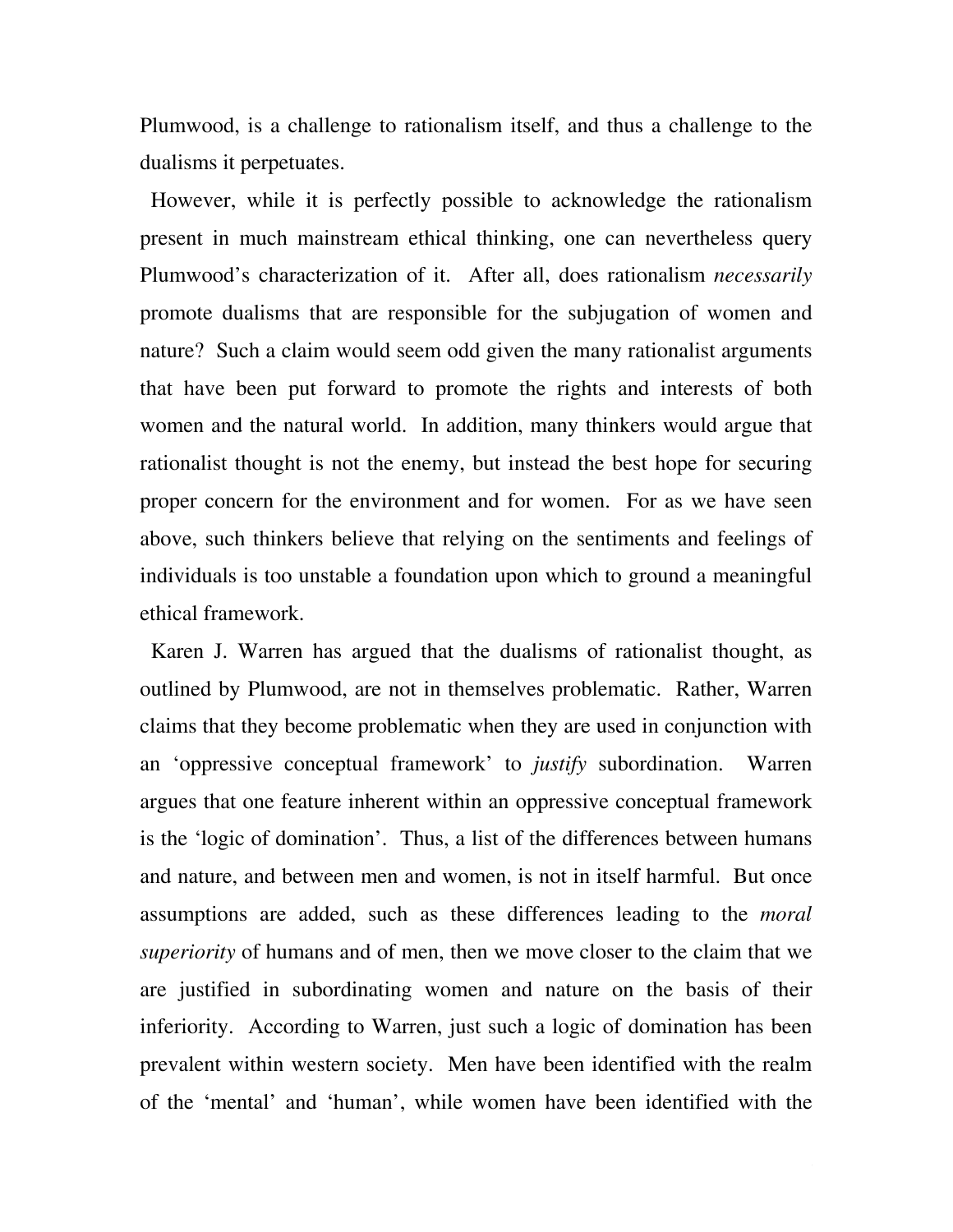'physical' and the 'natural'. Once it is claimed that the 'natural' and the 'physical' are morally inferior to the 'human' and 'mental', men become justified in subordinating women and nature. For Warren then, feminists and environmentalists share the same goal: namely, to abolish this oppressive conceptual framework (Warren, 1990).

 Other ecofeminists take a quite different approach to Plumwood and Warren. Rather than outlining the connections between the *domination* of women and of nature, they instead emphasize those things that link women and the natural world. Women, so the argument goes, stand in a much closer relationship to the natural world due to their capacity for child-bearing. For some ecofeminists, this gives women a unique perspective on how to build harmonious relationships with the natural world. Indeed, many such thinkers advocate a spiritualist approach in which nature and the land are given a sacred value, harking back to ancient religions in which the Earth is considered female (Mies & Shiva, 1993).

 For writers such as Plumwood, however, emphasizing women's 'naturalness' in this way simply reinforces the dualism that led to women's oppression in the first place. Placing women as closer to nature, according to Plumwood, simply places them closer to oppression. Other critics argue that the adoption of a spiritualist approach leads feminists to turn their attention inwards to themselves and their souls, and away from those individuals and entities they should be trying to liberate. However, in response, these ecofeminists may make the same point as the deep ecologists: to resolve the environmental problems we face, and the systems of domination in place, it is the consciousness and philosophical outlook of individuals that must change.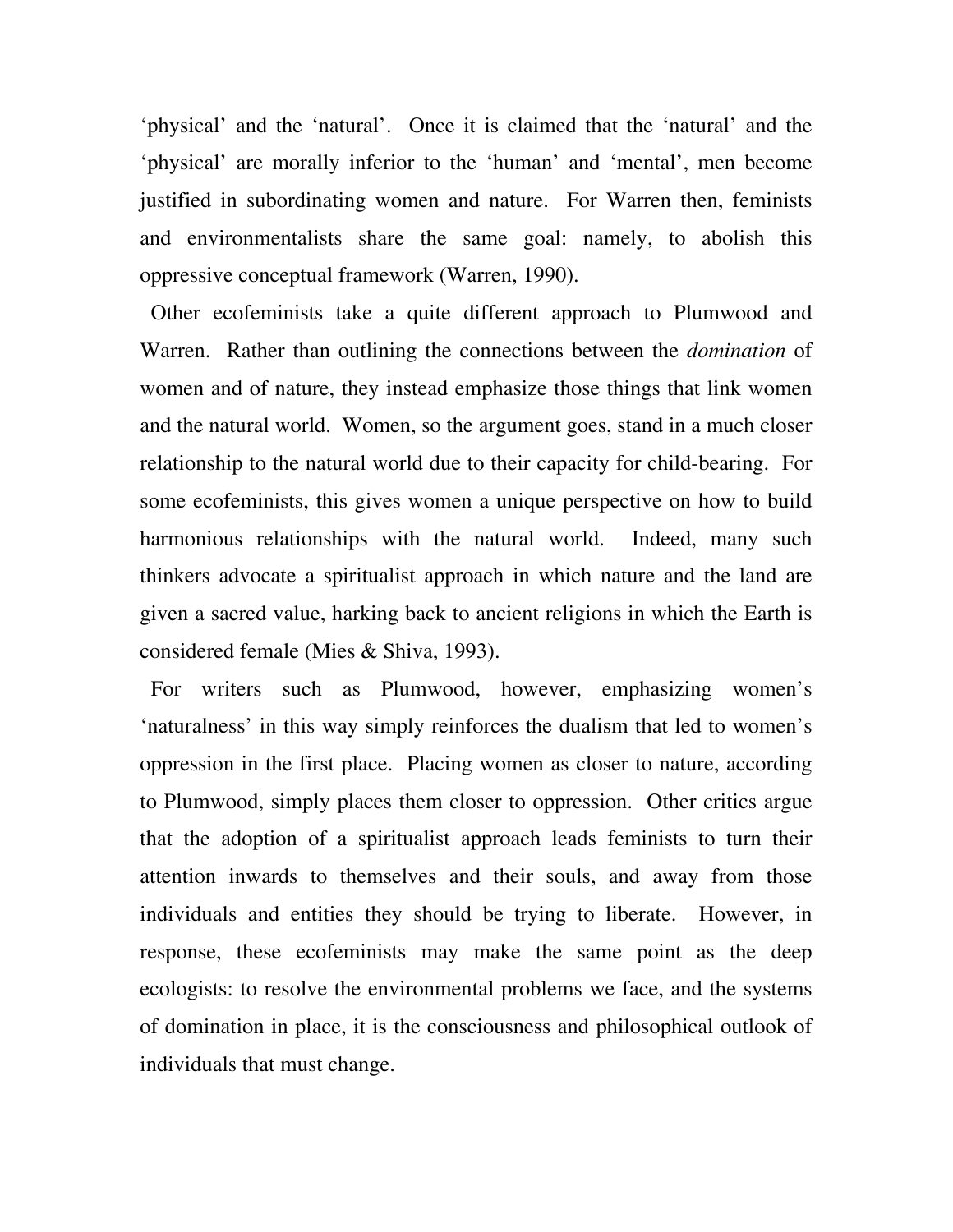## **3. The Future of Environmental Ethics**

Given the increasing concern for the environment and the impact that our actions have upon it, it is clear that the field of environmental ethics is here to stay. However, it is less clear in what way the discipline will move forward. Having said that, I think that there is evidence for at least three future developments. First of all, environmental ethics needs to be and will be informed by changes in the political efforts to ameliorate environmental problems. Environmental ethics concerns formulating our moral obligations regarding the environment. While this enterprise can be, and often is, quite abstract, it is also meant to engage with the real world. After all, ethicists are making claims about how they think the world ought to be. Given this, the effectiveness of states and governments in 'getting there' will affect the types of ethics that emerge. For example, the Kyoto Protocol might be regarded as the first real global attempt to deal with the problem of climate change. However, without the participation of so many large polluters, with the agreed reductions in greenhouse gas emissions so small, and with many countries looking like they may well miss their targets, many commentators already regard it as a failure. Ethicists need to respond not just by castigating those they blame for the failure. Rather they must propose alternative and better means of resolving the problems we face. For example, is it more important to outline a scheme of obligations for *individuals* rather than states, and go for a bottom-up solution to these problems? Alternatively, perhaps *businesses* should take the lead in tackling these problems. Indeed, it may even be in the interests of big business to be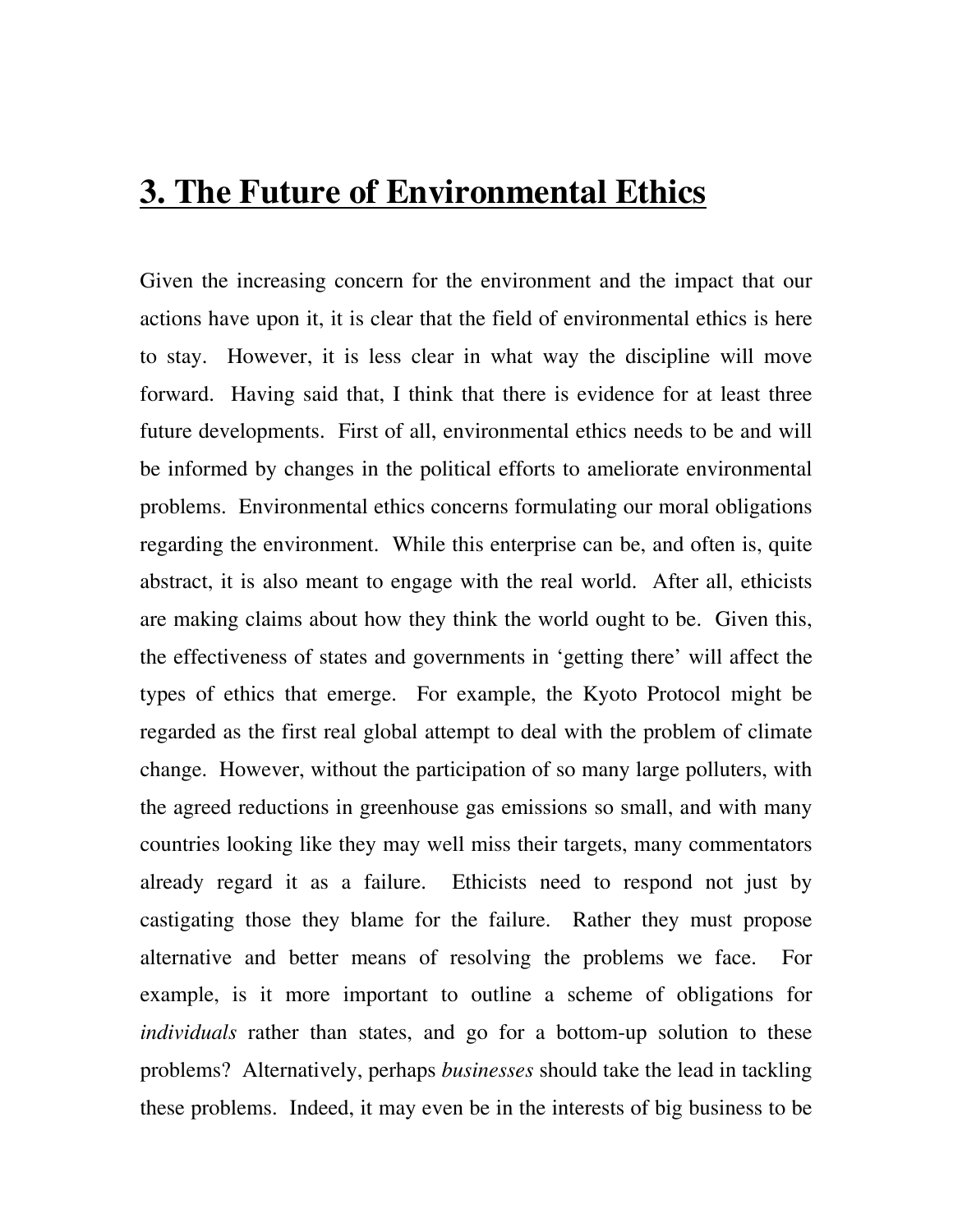active in this way, given the power of consumers. It is quite possible then, that we will see business ethics address many of the same issues that environmental ethics has been tackling.

 However, I do not think that environmental ethics has the potential to inform only business ethics. Rather, and this is my second point, it will undoubtedly feed into and merge with more mainstream ethical thinking. After all, the environment is not something one can remove oneself from. In light of this, once it is recognized that we have environmental obligations, all areas of ethics are affected, including: just war theory, domestic distributive justice, global distributive justice, human rights theory and many others. Take global distributive justice as an example: if one considers how climate change will affect people throughout the world so differently – affecting individuals' homes, sanitation, resistance from disease, ability to earn a living and so on - it is clear that consideration of the environment is essential to such questions of justice. Part of the job of the environmental ethicist will thus be to give such disciplines the benefit of his or her expertise.

 Finally, environmental ethics will of course be informed by our scientific understanding of the environment. Whether it be changes in our understanding of how ecosystems work, or changes in the evidence concerning the environmental crisis, it is clear that such change will inform and influence those thinkers writing on our environmental obligations.

# **4. Bibliography and Further Reading**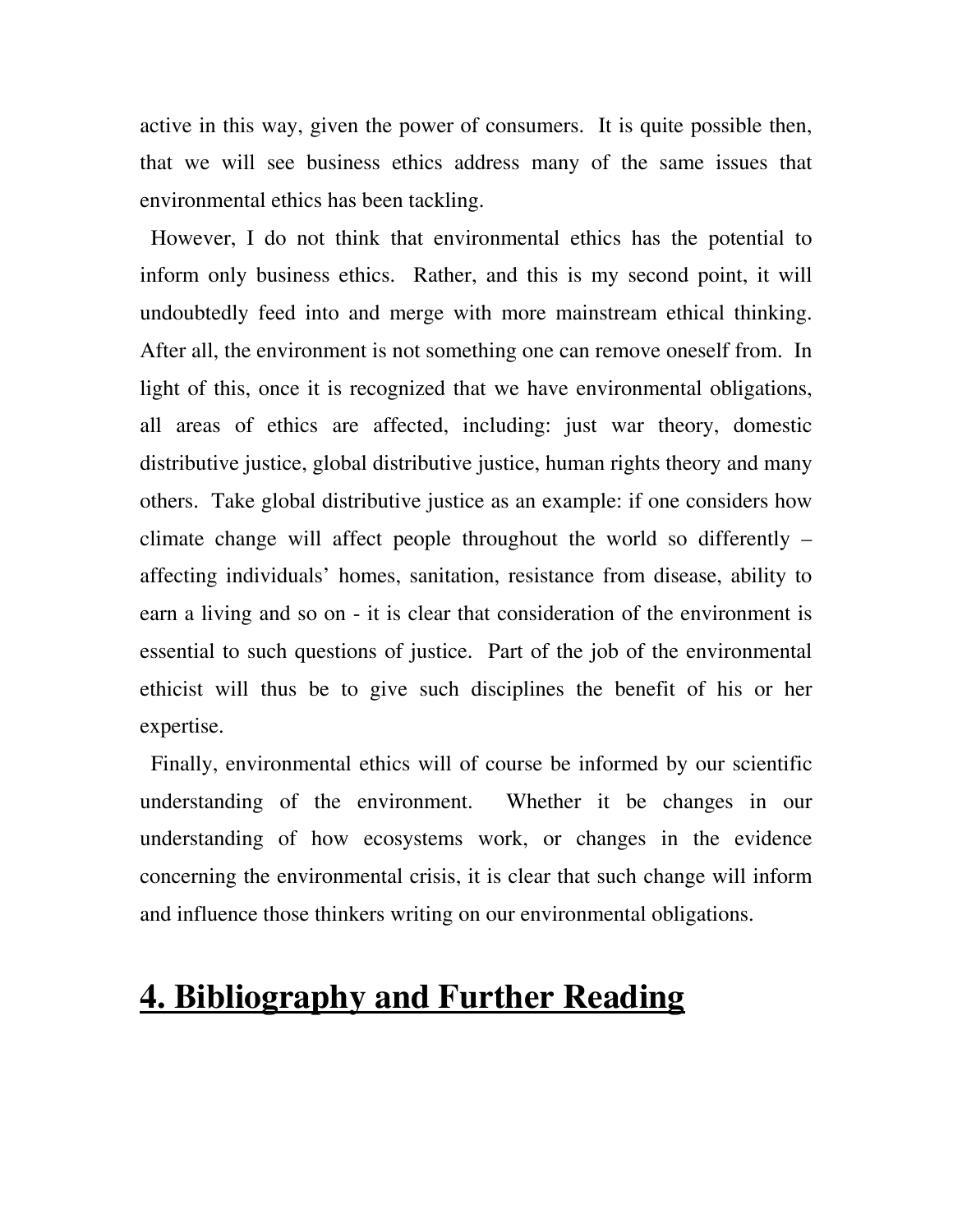Attfield, Robin, *The Ethics of Environmental Concern,* (Oxford: Basil Blackwell, 1983).

Barry, Brian, "Sustainability and Intergenerational Justice" in Dobson, Andrew (ed.), *Fairness and Futurity,* (Oxford: Oxford University Press, 1999): 93-117.

Benson, John, *Environmental Ethics: An Introduction with Readings,*  (London: Routledge, 2001).

Blackstone, William T., "Ethics and Ecology" in Blackstone, William T. (ed.), *Philosophy and Environmental Crisis,* (Athens, University of Georgia Press, 1972): 16-42.

Bookchin, Murray, *The Ecology of Freedom: The Emergence and Dissolution of Hierarchy,* (Palo Alto, CA: Cheshire Books, 1982).

Bookchin, Murray, "What is Social Ecology?" in, Boylan, Michael (ed.), *Environmental Ethics,* (New Jersey: Prentice Hall, 2001): 62-76.

Bookchin, Murray and Foreman, Dave, *Defending the Earth,* (New York: Black Rose Books, 1991).

Boylan, Michael (ed.), *Environmental Ethics,* (New Jersey: Prentice Hall, 2001).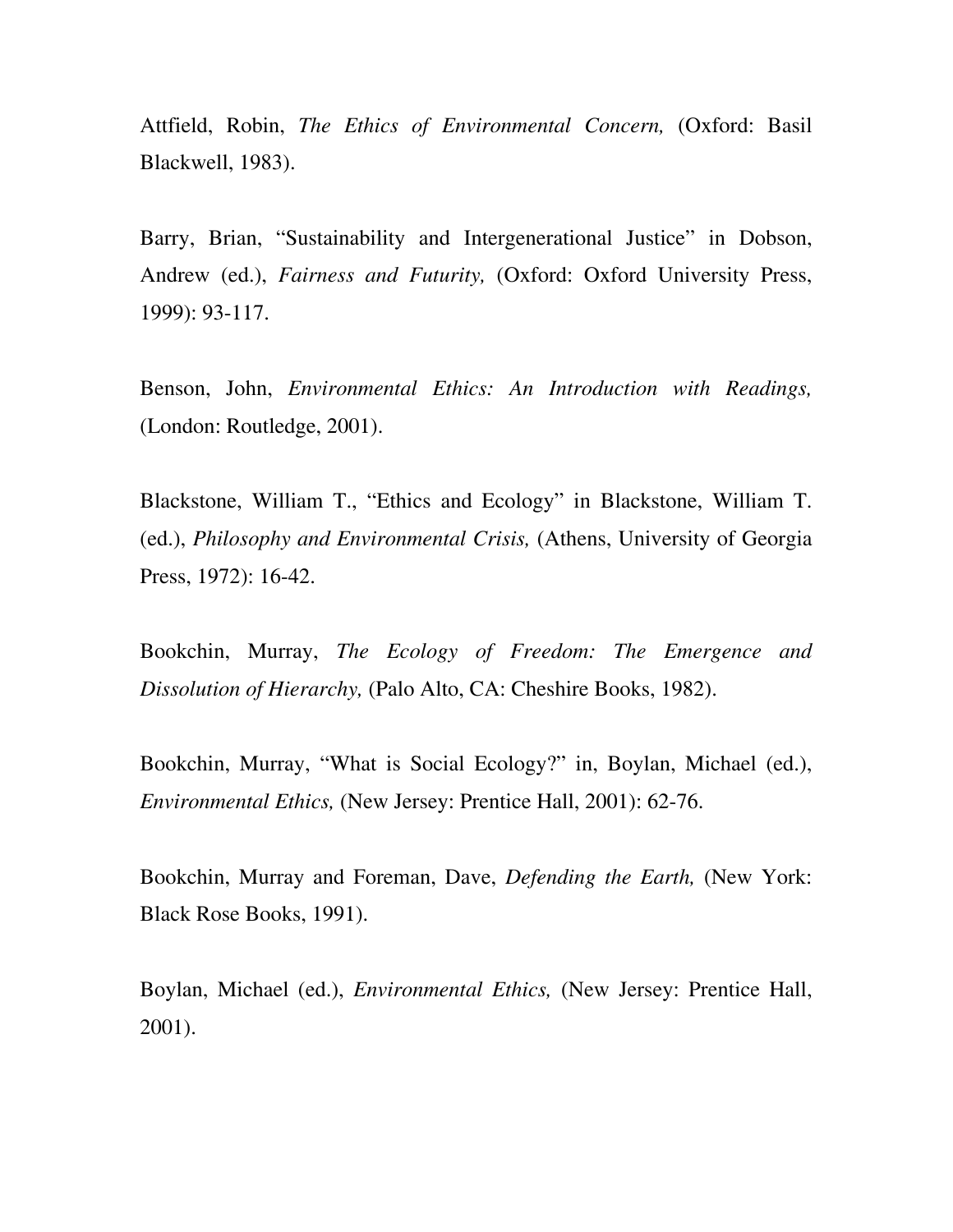Brennan, Andrew and Lo, Yeuk-Sze, "Environmental Ethics", *The Stanford Encyclopedia of Philosophy (Summer 2002 Edition)*, Edward N. Zalta (ed.), http://plato.stanford.edu/archives/sum2002/entries/ethics-environmental.

Callicott, James Baird, "Animal Liberation: A Triangular Affair", *Environmental Ethics* 2 (1980): 311-328.

Callicott, James Baird, "The Conceptual Foundations of the Land Ethic" in Zimmerman, Michael E.; Callicott, J. Baird; Sessions, George; Warren, Karen J.; and Clark, John (eds.), *Environmental Philosophy: From Animal Rights to Radical Ecology, (New Jersey: Prentice Hall, 2<sup>nd</sup> ed., 1998): 101-*123.

Carson, Rachel, *Silent Spring,* (Boston: Houghton Mifflin, 1962).

DesJardins, Joseph R., *Environmental Ethics: An Introduction to Environmental Philosophy, (Belmont CA: Wadsworth, 3<sup>rd</sup> ed., 2001).* 

Dobson, Andrew, *Green Political Thought*, (London: Routledge, 2<sup>nd</sup> ed., 1995).

Eckersely, Robyn, *Environmentalism and Political Theory: Toward an Ecocentric Approach,* (London: UCL Press, 1992).

Ehrlich, Paul, *The Population Bomb,* (New York: Ballantine Books, 1968).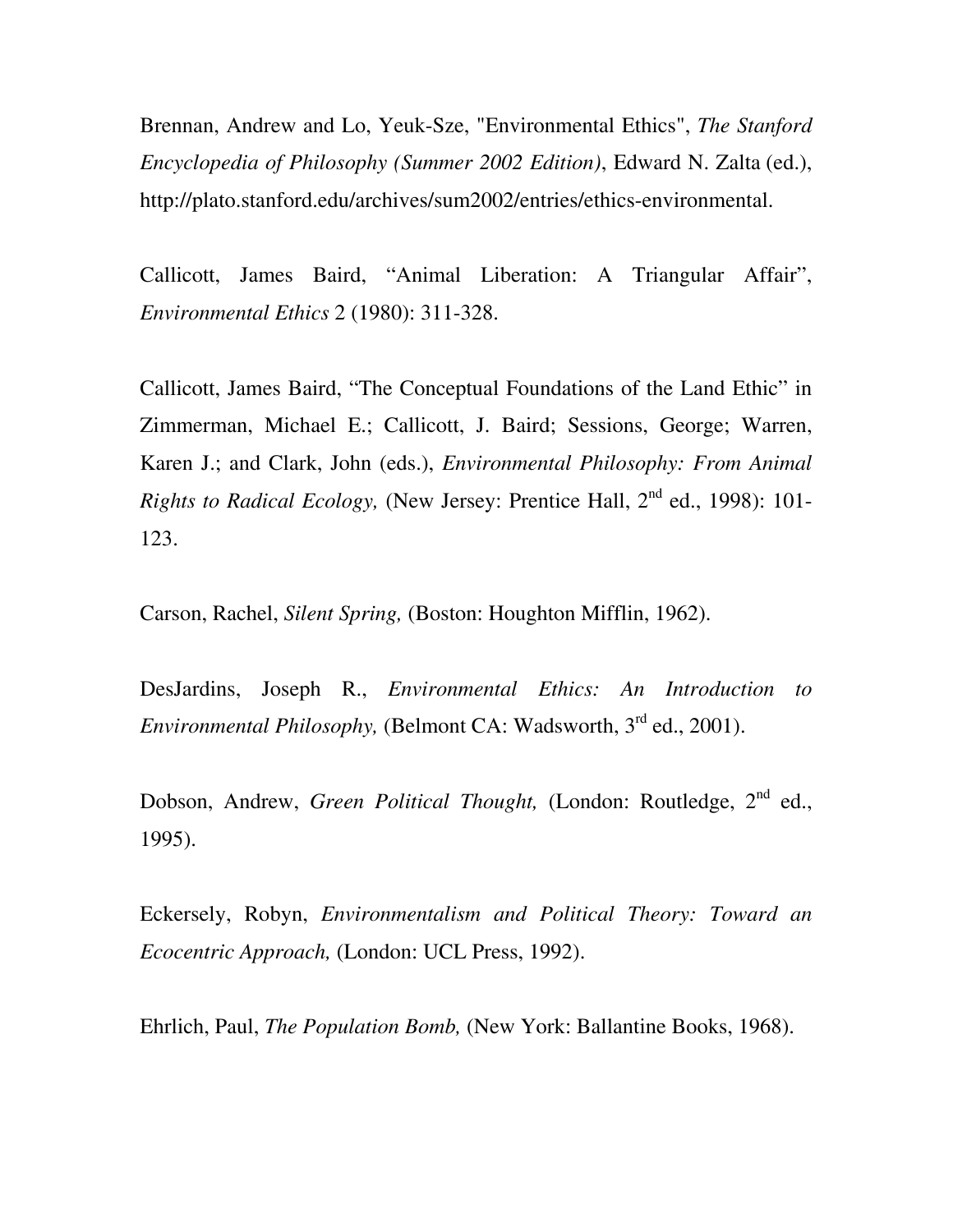Elliot, Robert, "Environmental Ethics" in, Singer Peter (ed.), *A Companion to Ethics,* (Oxford: Blackwell Publishers Ltd., 1993): 284-293.

Fox, Warwick, *Towards a Transpersonal Ecology: Developing New Foundations for Environmentalism* (Boston: Shambhala Press, 1990).

Gewirth, Alan, "Human Rights and Future Generations" in Boylan, Michael (ed.), *Environmental Ethics,* (New Jersey: Prentice Hall, 2001): 207-211.

Golding, Mark, "Obligations to Future Generations", *Monist,* 56 (1972): 85- 99.

Goodpaster, K. E., and Sayre, K. M., (eds.), *Ethics and Problems of the 21st Century,* (Notre Dame, Indiana: University of Notre Dame, 1979).

Jamieson, Dale, "Animal Liberation is an Environmental Ethic", *Environmental Values,* 7/1 (1998): 41-57.

Johnson, Lawrence E., *A Morally Deep World: An Essay on Moral Significance and Environmental Ethics,* (Cambridge: Cambridge University Press, 1993).

Kavka, Gregory, "The Futurity Problem" in Sikora, R. I., and Barry, Brian (eds.), *Obligations to Future Generations,* (Philadelphia: Temple University Press, 1978): 186-203.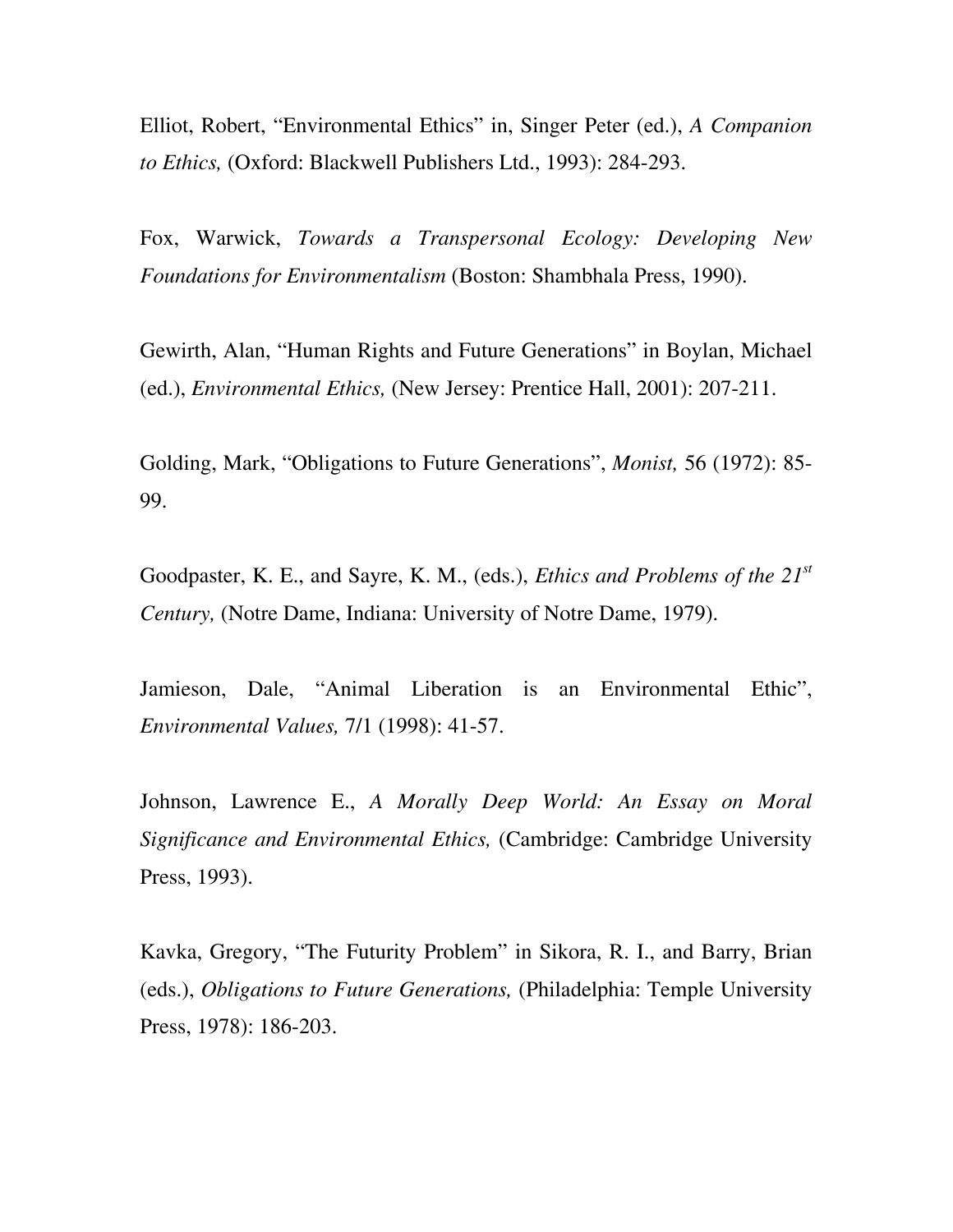Leopold, Aldo, *A Sand County Almanac: And Sketches Here and There,*  (Oxford: Oxford University Press, Special Commemorative Edition,1949/1989).

Mies, Maria and Shiva, Vandana, *Ecofeminism,* (London: Zed Books, 1993).

Naess, Arne, "The Shallow and the Deep, Long-Range Ecology Movement. A Summary", *Inquiry* 16 (1973): 95-100.

Naess, Arne, "The Deep Ecological Movement Some Philosophical Aspects", *Philosophical Inquiry* 8, (1986): 1-2.

O'Neill, Onora, "Environmental Values, Anthropocentrism and Speciesism", *Environmental Values* 6, No. 2 (1997): 127-142.

Parfit, Derek, *Reasons and Persons,* (Oxford: Clarendon Press, 1984).

Passmore, John, *Man's Responsibility for Nature,* (New York: Scribner's, 1974).

Passmore, John, "Environmentalism", in Goodin, Robert E., and Pettit, Philip (eds.), *A Companion to Contemporary Political Philosophy,* (Oxford: Blackwell Publishers Ltd, 1995): 471-488.

Plumwood, Val, "Nature, Self, and Gender: Feminism, Environmental Philosophy, and the Critique of Rationalism", *Hypatia* 6, 1 (Spring, 1991): 3-27.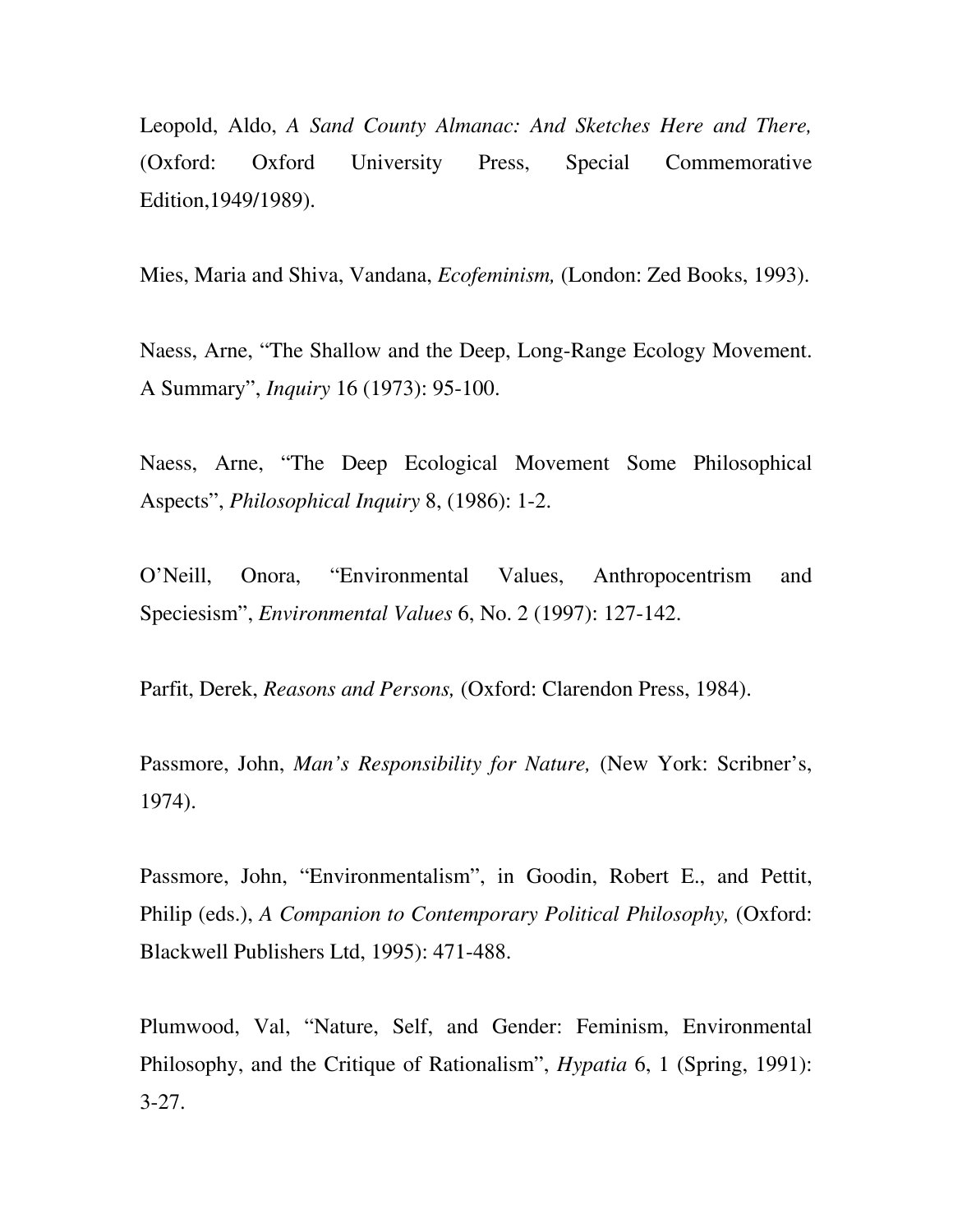Regan, Tom, *The Case for Animal Rights,* (Berkeley: University of California Press,  $2<sup>nd</sup>$  ed., 1983/2004).

Rolston III, Holmes, "Duties to Endangered Species", *Bioscience,* 35 (1985): 718-726

Sagoff, Mark, "Animal Liberation and Environmental Ethics: Bad Marriage, Quick Divorce", *Osgoode Hall Law Journal* 22, 2 (1984): 297-307.

Schweitzer, Albert, (translated by Naish, John), *Civilization and Ethics: the Philosophy of Civilization Part II, (London: A & C Black Ltd, 1923).* 

Shrader-Frechette, Kristin, "Environmental Ethics" in LaFollette, Hugh (ed.), *The Oxford Handbook of Practical Ethics,* (Oxford: Oxford University Press, 1995): 188-215.

Singer, Peter, "All Animals Are Equal", *Philosophical Exchange,* Vol. 1. No. 5 (Summer, 1974): 243-257.

Singer, Peter, *Practical Ethics,* (Cambridge: Cambridge University Press,  $2^{nd}$  ed., 1993).

Taylor, Paul W., *Respect for Nature: A Theory of Environmental Ethics,*  (Princeton NJ: Princeton University Press, 1986).